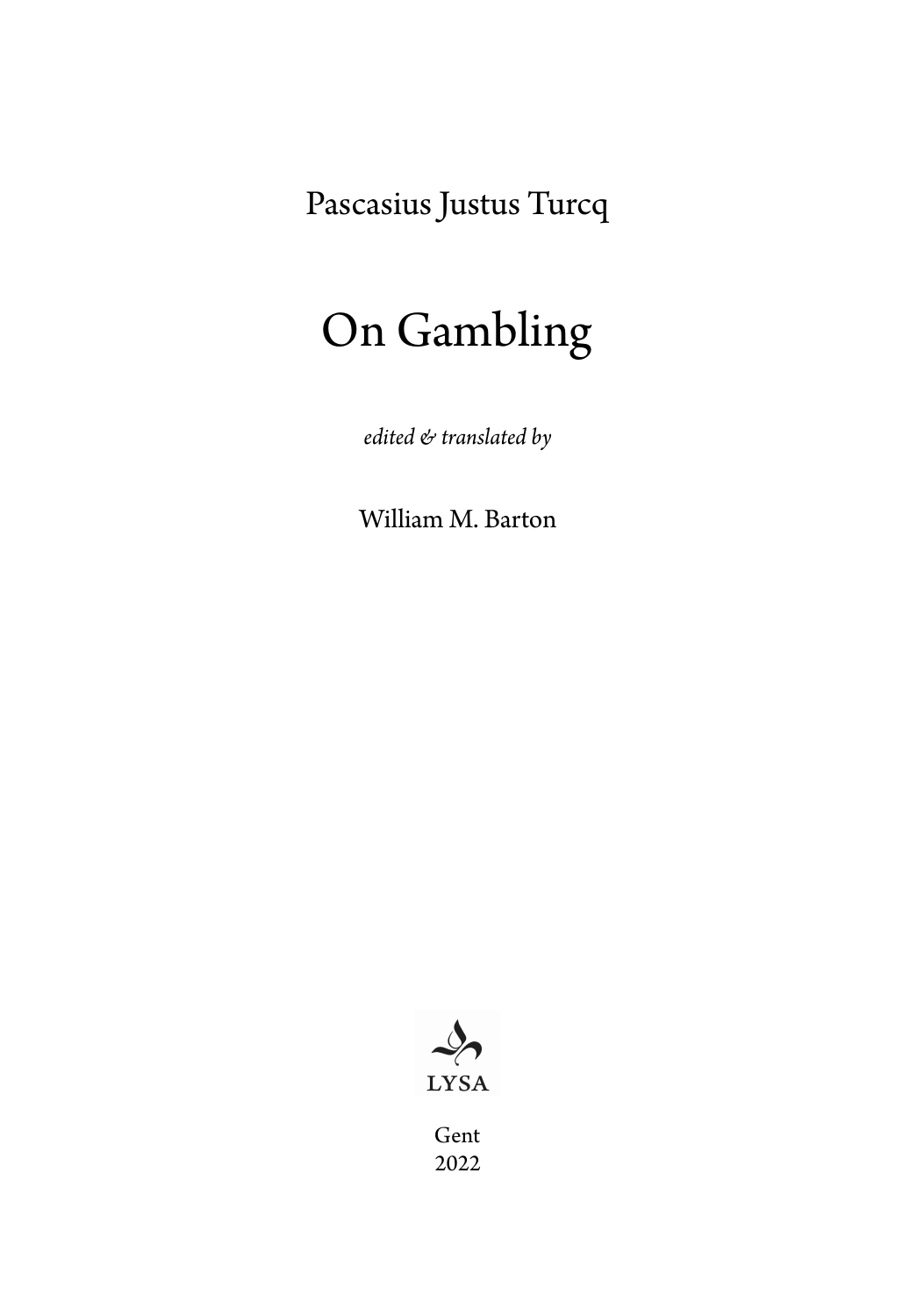#### LYNX

LYSA Neo-Latin Texts 1

> *General Editor* Jeroen De Keyser

*Editorial Board* Paul Botley Noreen Humble Keith Sidwell

D/2022/15310/001 NUR 622 ISSN 2795-9295 ISBN 978-94-6444-766-8 DOI 10.54179/2201

All rights reserved. No part of this publication may be reproduced, translated, stored in a retrieval system or transmitted in any form or by any means, electronic, mechanical, photocopying, recording or otherwise, without the prior written permission of the publisher. ©2022 by LYSA Publishers – Ghent, Belgium www.lysapublishers.com

Cover illustration: Fortuna by Johannes Benk, Hofburg, Vienna Picture by Manfred Werner (CC BY-SA 3.0) Cover design by Evelien Gillis Typeset in Arno by LYSA Printed in March 2022 by Die Keure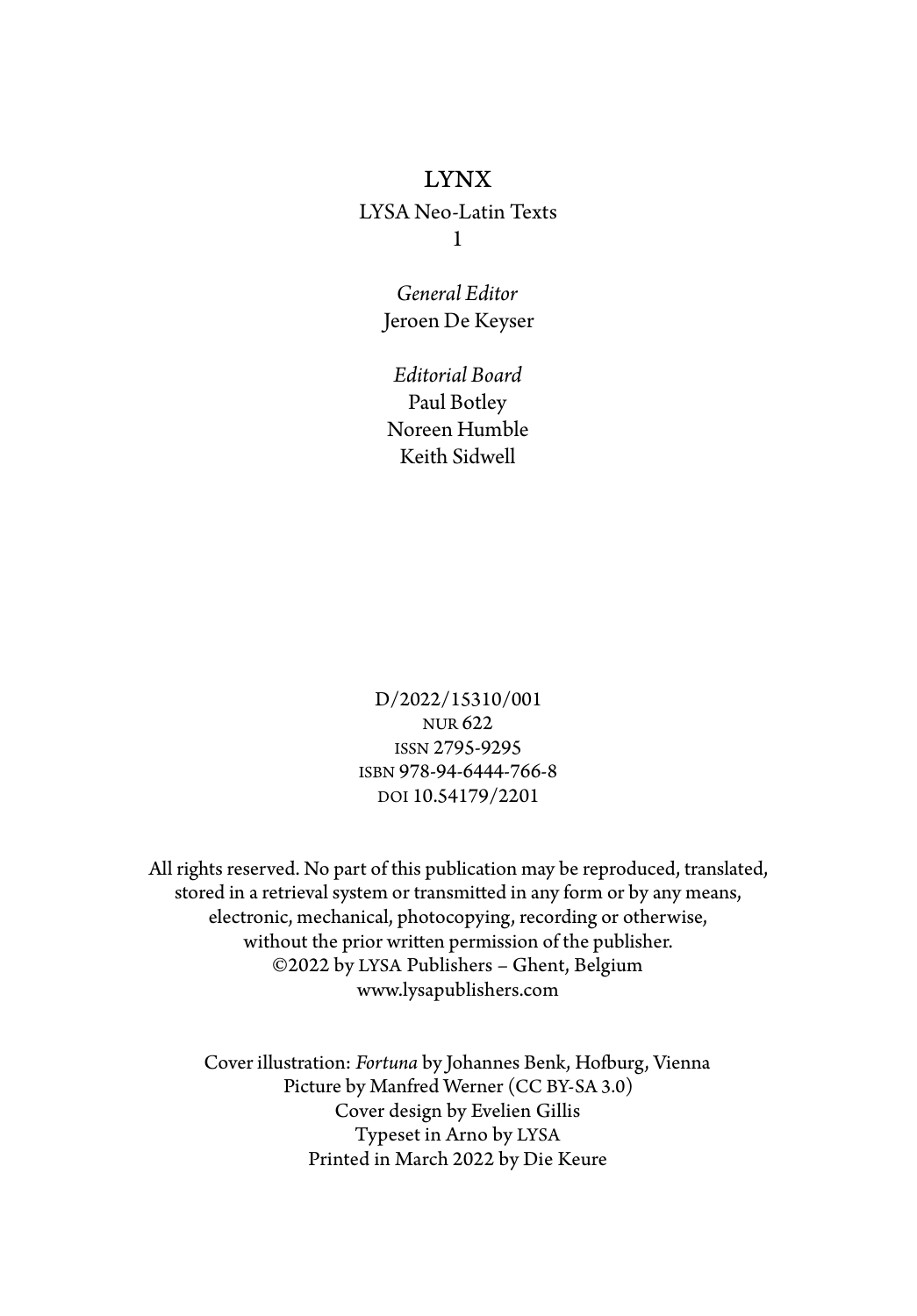# Table of Contents

| Acknowledgments                                | 7   |
|------------------------------------------------|-----|
| Introduction                                   |     |
| 1. Pascasius Justus Turcq - A Life             | 10  |
| 2. Early Modern Publication of De alea         | 16  |
| 3. De alea - Text and Content                  | 19  |
| a. Paratextual Material                        | 20  |
| b. An Author-Led Overview of the Text          | 24  |
| c. The Form and Further Models of De alea      | 35  |
| 4. The Reception of De alea                    | 42  |
| 5. The Present Edition                         | 48  |
| On Gambling, or On the Desire to Bet for Money |     |
| Life of the Author                             | 54  |
| Follow God                                     | 56  |
| Dedicatory Letter                              | 58  |
| Problems                                       | 68  |
| Philips of Marnix to the Reader                | 76  |
| Foreword to Readers                            | 78  |
| <b>Book One</b>                                | 94  |
| <b>Book Two</b>                                | 196 |
| Bibliography                                   | 269 |
| Indices                                        | 279 |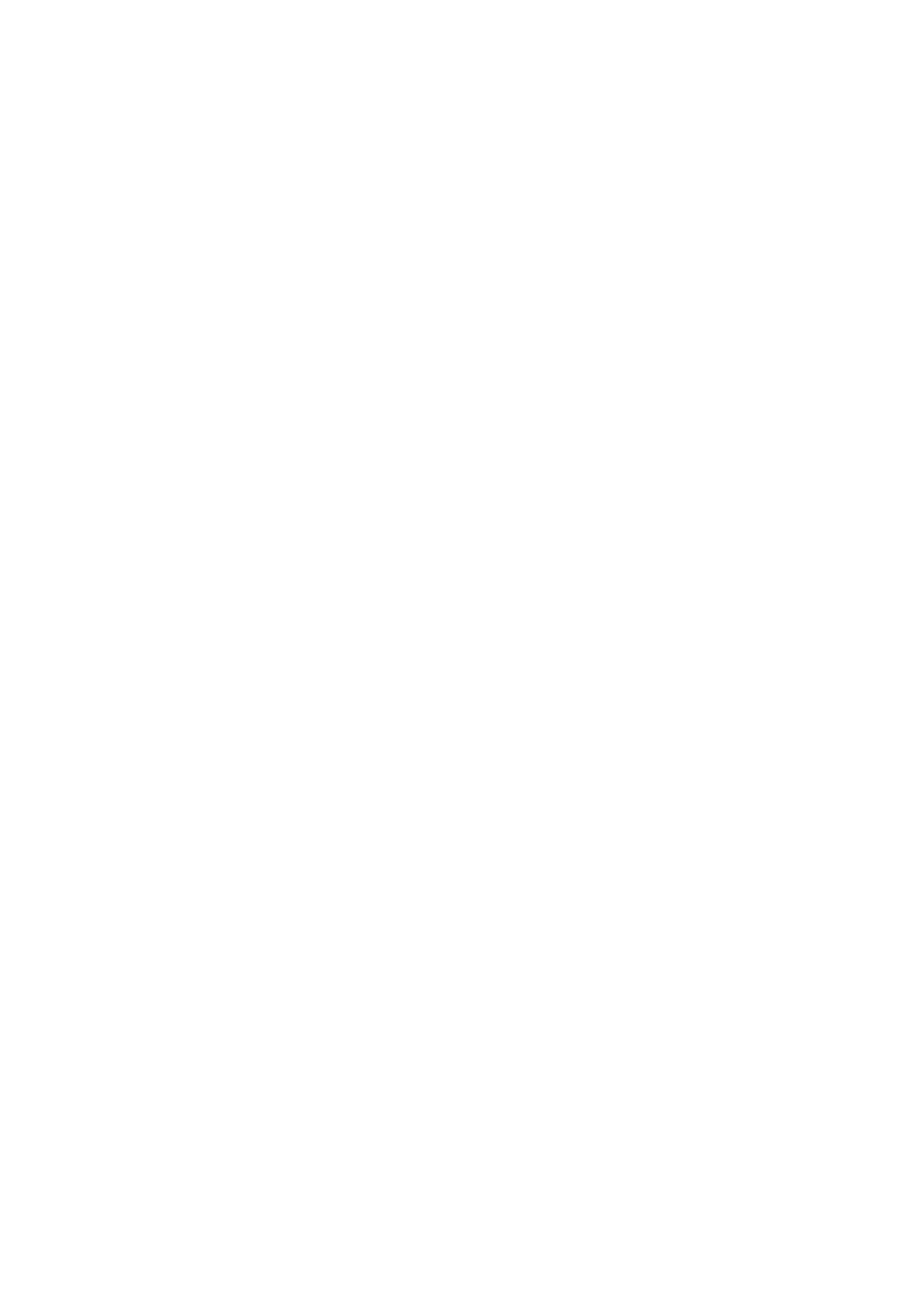### Acknowledgments

This edition of Pascasius' *De alea* has its origins in a series of conversations during the visiting fellowship of Prof. Jean-François Cottier at the Ludwig Boltzmann Institute for Neo-Latin Studies (LBI) in January 2017. Prof. Cottier introduced me to the text and its author, and underlined *De alea*'s significance for the history of the medical model for addiction. It quickly became clear that an English translation of the text should complement his own work in French and that of Kronegger-Roth in German, ensuring access to the text for English-speaking medical historians and interested practitioners. Work began in earnest on the text in the following months during my time as *chercheur invité* at the University of Paris Diderot (Paris VII) with Prof. Cottier. I remain deeply grateful to Prof. Cottier for his introduction to Pascasius, the chance to work with him during my fellowship in Paris, and his continued support on my work with *De alea*.

The larger part of my work on the text has taken place within the context of the LBI's research project on scientific literature, which began as part of the Institute's second septennium in 2018. This programme line contributes to the LBI's overarching focus on the Latin literature of the early modern period as a dynamic element of contemporary culture through its study of Latin as a medium for contemporary research in the sciences. The science line, alongside the ERC funded project NOSCEMUS run by Prof. Martin Korenjak, Innsbruck, aims at alerting today's scientific community to the existence of the forgotten scientific literature of early modern times and establishing this literature as a legitimate and important object of research in the history of science today. Enormous thanks are due to the members of the LBI's science line and the NOSCEMUS team for their stimulating and informative discussion of Neo-Latin science, as well as for their guidance in placing Pascasius' work within the field. I similarly owe a debt of gratitude to the LBI's directors and the team at large for help on questions of early modern Latin literature and language of all kinds, and the singularly supportive atmosphere in Innsbruck.

A fellowship at the University of Castilla-La Mancha with the research group *Interpretes Medicinae,* funded through the *Artes Neolati-*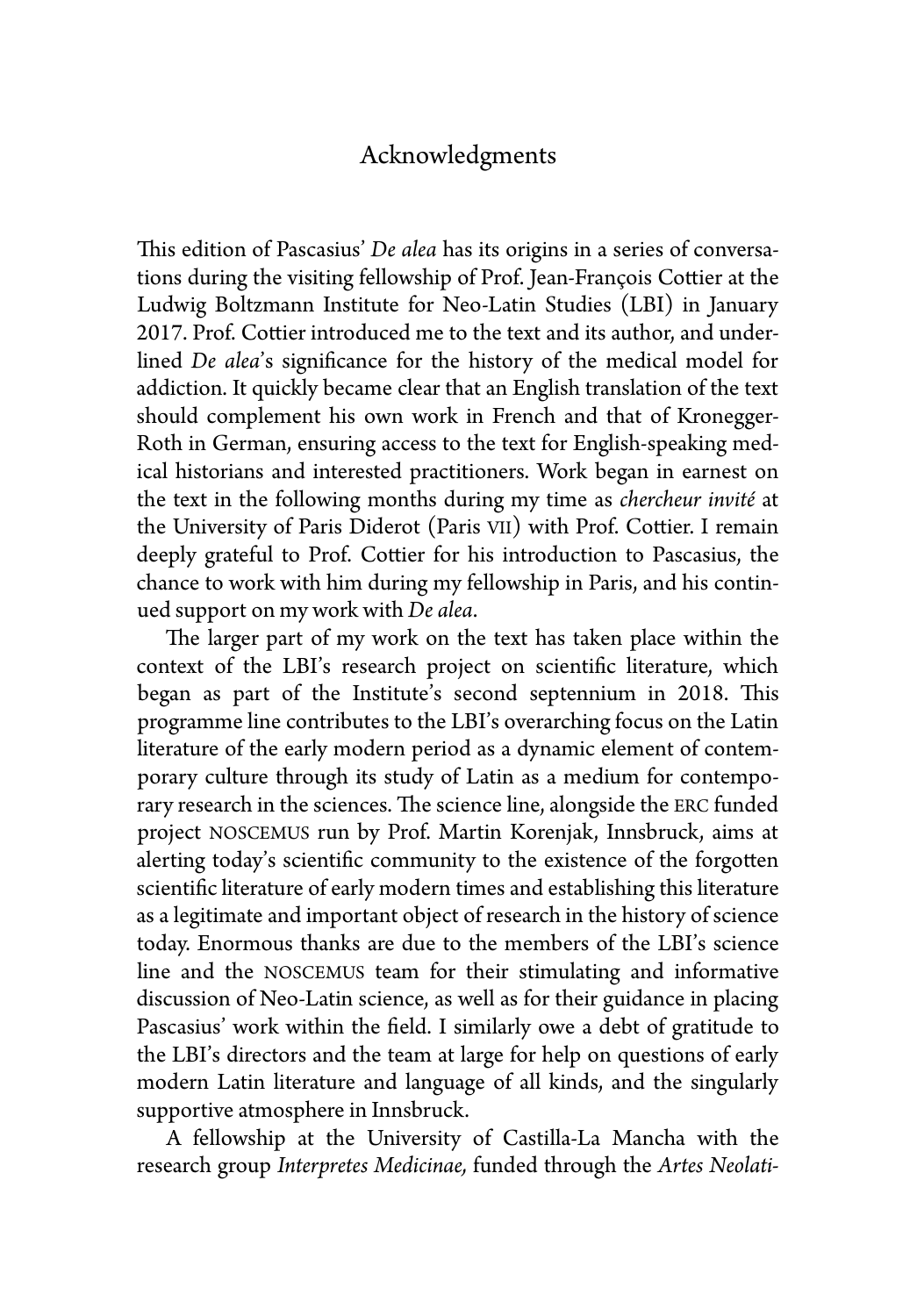*nae* research network, allowed me to develop fresh perspectives on Pascasius' work as a medical humanist during the later phase of my work. My heartfelt thanks go to Prof. María Teresa Santamaría Hernández, head of the *Interpretes Medicinae* group and Director of the Toledo School of Translators, as well as to Prof. Joaquín Pascual Barea, leader of the *Artes Neolatinae* network, for their warm welcome to Castille and for their learned guidance in matters of early modern medicine. I am also deeply grateful to the organisers and participants at the workshop *Recuperación del patrimonio textual de la ciencia europea, avances, carencias y perspectivas de futuro* held at the University of Valladolid (October  $2021$ ), where I was able to share my ideas on Pascasius and his text. The input I received at this event was immensely valuable.

On entering the final stages of my work on *De alea*, the steadfast support of Jeroen De Keyser in his role as LYNX Series Editor at LYSA has been second-to-none. His meticulous attention to the Latin text and insights on issues of interpretation and exegesis have ensured that the editorial work on *De alea* has been both tremendously productive and rewarding. Jeroen's unstinting commitment to the project have made collaboration on the final product a real pleasure.

My personal debts to family and friends for their patience with Pascasius are too great and numerous to recount here. In their stead, I can only quote our author, "Si cui forsan molestius paulo (nam varia sunt hominum ingenia) idem subinde repetere visus sum, is non solum a Ciceronis libris ad Galeni volumina transiisse me iamdiu sciat, verum etiam illud Senecae dictum putet: 'Nunquam satis dicitur, nunquam quod discitur satis.'"

William M. Barton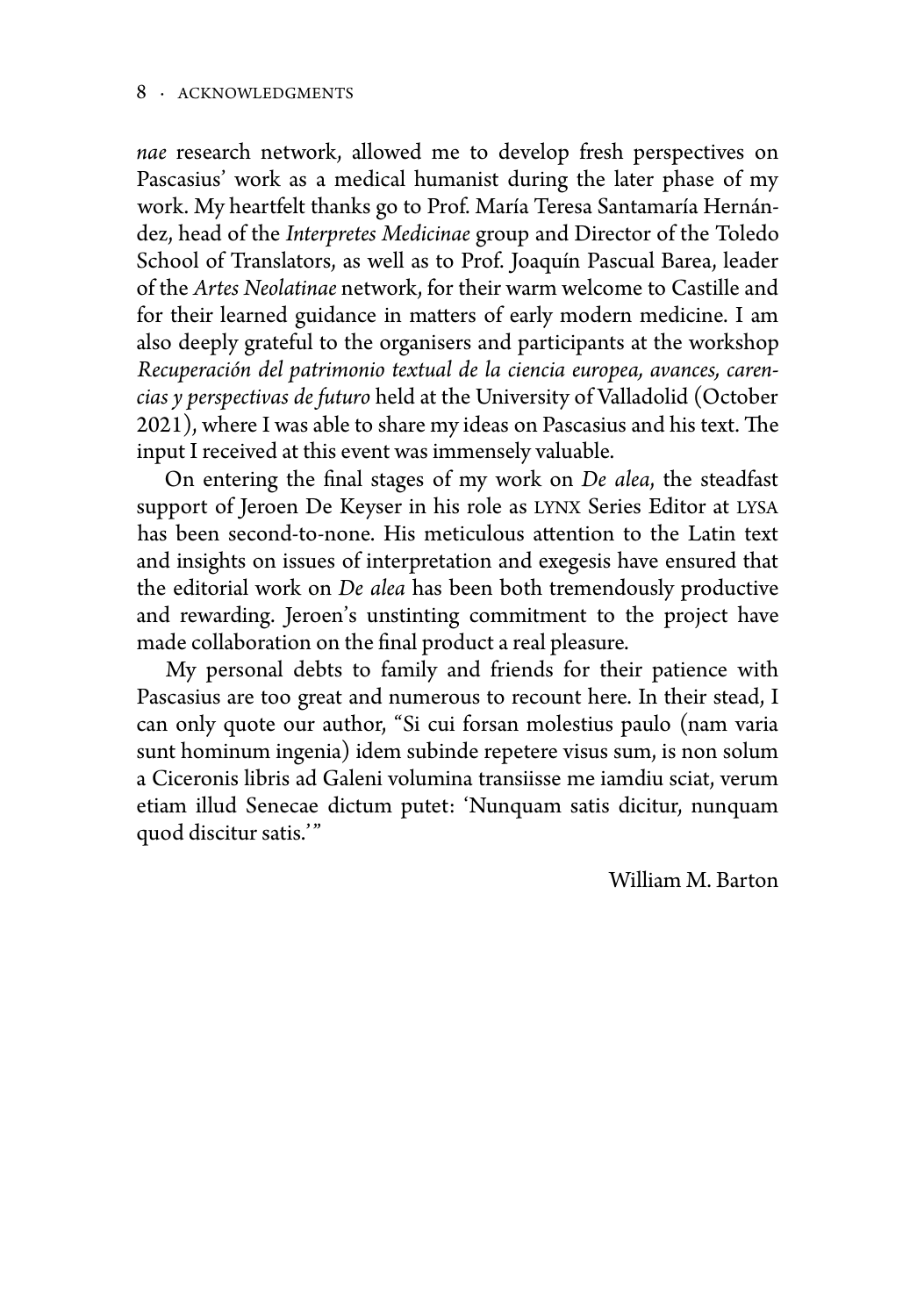### Introduction

Games and leisure pastimes of all sorts saw a marked rise in popularity in the  $16<sup>th</sup>$  and  $17<sup>th</sup>$  centuries.<sup>1</sup> Gambling for money on games of cards, rolls of the dice, or a variety of finger games – the games mentioned primarily in the present text – were common across the period's social classes.2 Although frequently normalised in the educative and courtly handbooks of the time,<sup>3</sup> and often even praised for their social benefits and as opportunities for developing skills in ingenuity, guile, memory and wit,<sup>4</sup> ludic practices were also commonly condemned as examples of time-wasting, moral depravity and as causes of wider social problems. This criticism was not only directed at tricksters and cheats, who emerged as a familiar figure in Renaissance literature and art:<sup>5</sup> inspired in the ubiquitous Christian religious positions of the period, the recurrent moral and ethical critique of excessive play in written sources from the 16th and 17th centuries was accompanied by widespread legislation across Europe intending to restrict or even frequently ban gaming.<sup>6</sup> When betting was involved, the social criticism and legal force directed against ludic culture was all the greater.

Among the early modern descriptions, praise and (more frequent) vilifications of gambling from the period, Pascasius Justus Turcq's *De alea* (1561) stands out as a unique contribution to 16th-century ludic discourse. In the volume's opening section, Pascasius, a doctor of medicine from Eeklo, proposed a novel, medical description of compulsive

<sup>1</sup> O'Bryan 2019, 18. This was also the chief argument of the seminal paper by Burke 1995.

2 See, for example, Leibs 2004, 96. For the early modern card game "primera" or prime (an early version of poker) in *De alea* see §1.107. For dice games see, for example, §1.117. For the finger game of *morra* §1.18.

3 Juan Luis Vives in his educational text *Linguae Latinae exercitatio* (1539) had set out the rules of gaming, including instructions on which types of games were suited to whom and when, for example in the dialogue *Leges ludi.*

4 See O'Bryan 2019, 46-52.

 $5$  On the figure of the gamester and cheat in Renaissance art and literature, with an emphasis on the work of Caravaggio, see Feigenbaum 1996. The cheat appears in *De alea* at §1.81.

6 For the Christian position on gambling, on the example of England and France, see Cottegnies & Fang 2021, 2-3. For attempts at legislation see Fischer 2017, 205-06.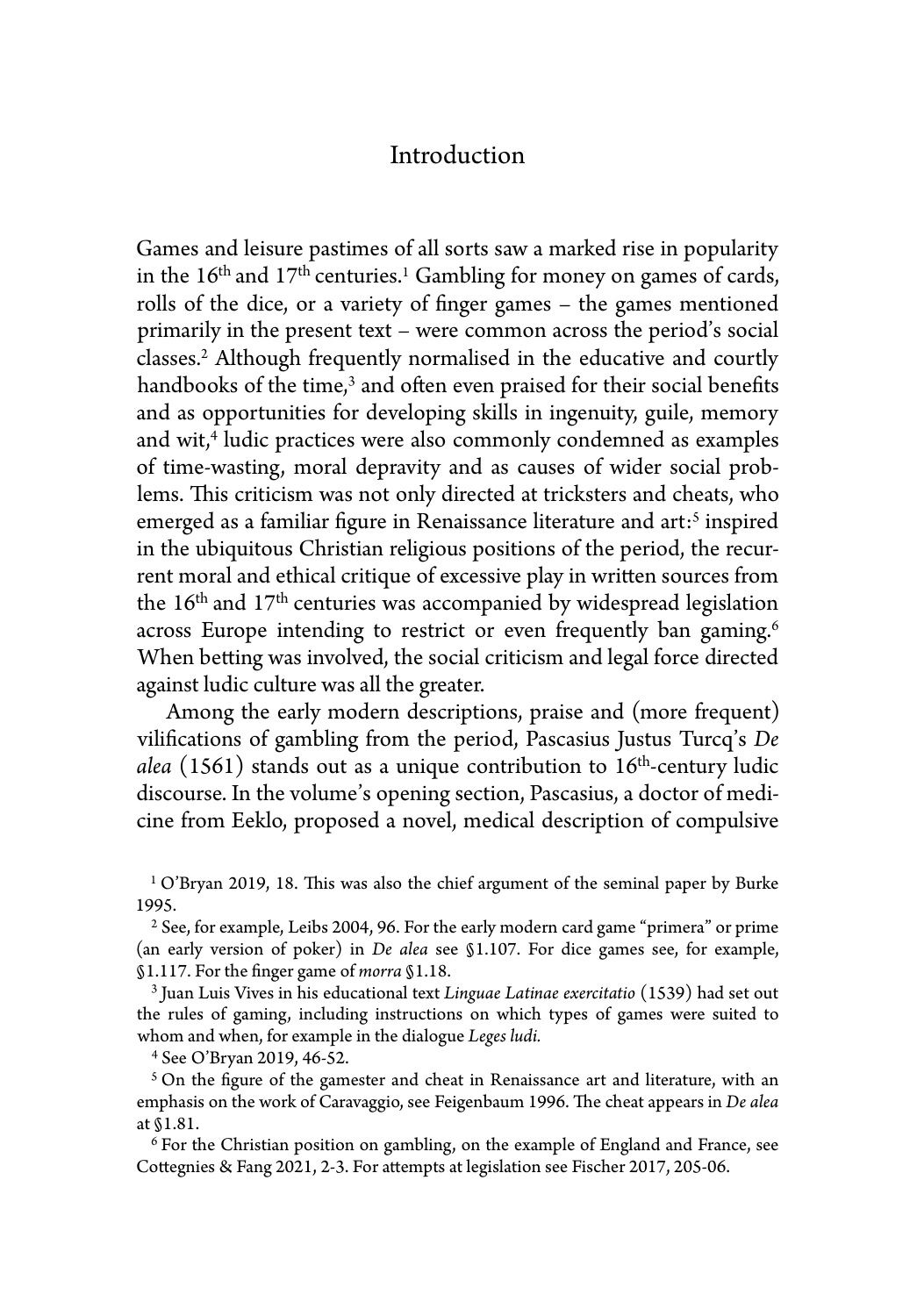gambling as a psychological disorder. He then proposed a therapeutic method for sufferers in cognitive terms in the work's second section. Calling on his training in the ancient medical and philosophical traditions from his time at the universities of Italy, Pascasius wrote his work in Latin, the *lingua franca* of humanist intellectuals of his time. He had *De alea* printed in Basel, at one of Europe's leading publishing houses, before returning to the Low Countries to settle and work as a physician. The work saw two further editions after Pascasius' death and was frequently referenced by scholarly writers on gambling into the 18<sup>th</sup> century, before it disappeared almost entirely from view until the late 1990s.

Following an increase in attention to the text and its author beginning in 1995, *De alea* has risen in prominence once more among readers interested in the history of ludic culture and the history of addiction. An abridged French translation of the text was published in 2014, alongside a full French translation made available for download on the publisher's website. This was followed by an edition of the Latin with a German translation in 2015. These publications have done much to promote access to Pascasius' work and their significance for our understanding of the text is clear. The present volume now offers a new critical edition of *De alea*, which re-evaluates the remaining issues in the Latin text, along with the first complete English translation of the work and explanatory notes.

#### 1. Pascasius Justus Turcq – A Life

For information on the early life of Pascasius Justus Turcq, we depend in large part on inferences from the text of *De alea* itself and the short biographical sketch produced by later humanist Marcus Zuerius van Boxhorn  $(1612-53)$  for the 1642 edition of the work.<sup>7</sup> This lack of firm data resulted in significant confusion and differences of opinion in earlier scholarship over such fundamentals as his name and likely date of birth. Thanks to the contributions of Elaut, Van Houdt and Cottier,<sup>8</sup> however, a more stable image has now emerged of the man and his

<sup>7</sup> E3 at [7v]. Boxhorn's 1642 *Life of the Author* is included in the present edition. Later early modern accounts of Pascasius' life can be found in Jöcher's *Allgemeines Gelehrten-Lexikon*, vol. 2, 2041, and Paquot 1765, 588-89. He has a short entry in Jacques 1889, 513- 14. The first dedicated scholarly article on Pascasius in the 20<sup>th</sup> century was Elaut 1952.

<sup>&</sup>lt;sup>8</sup> Van Houdt 2008, 5-19; Cottier 2020.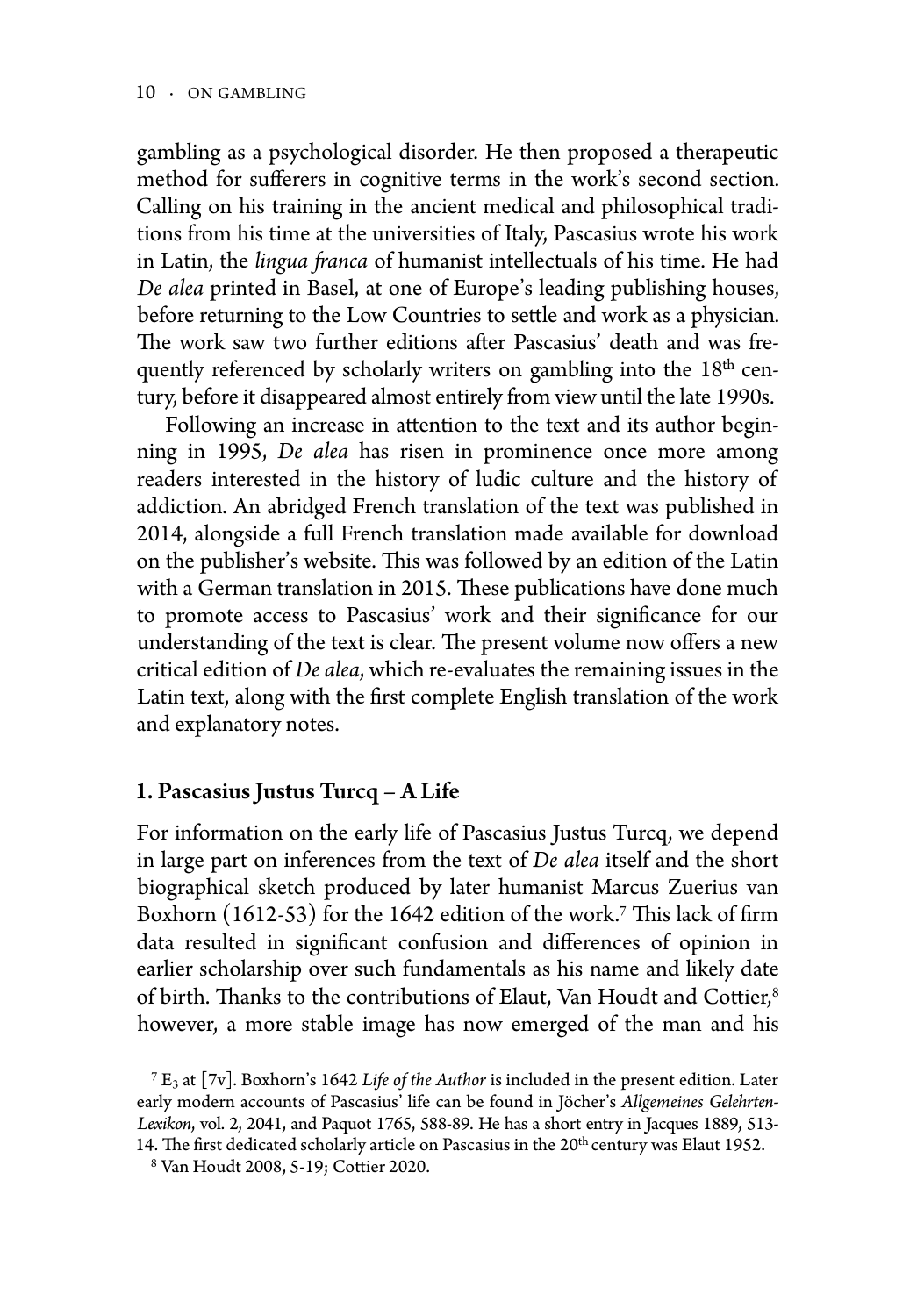career. The following account takes this recently established *communis opinio* as its starting point.

Pascasius came from Eeklo in East Flanders and was born around 1520 into a well-to-do family. This basic information can be evidenced from *De alea*: on the title page of the first edition, the author presents himself with an adjective from his place of origin, *Ecloviensis*, "from Eeklo". The use of such demonyms was common practice in publishing throughout the early modern period.<sup>9</sup> From the dedication letter to *De alea*, the reader learns that Pascasius had been away from home for 18 years, and that he began his time abroad whilst "still a young man" (*adolescens adhuc*) (*Dedicatory Le"er* §1). Boxhorn's biographical sketch informs us "he reached his prime" (*#oruit*) around 1540 (*Life of the Author* §1, 3). This vocabulary is vague, but working from the assumption that his "prime" was probably around 20 years of age – an assumption supported by the close coincidence of the author's stated 18 years of absence from home in 1560 (1542), and Boxhorn's *#oruit* in 1540 – a date around 1520 emerges as most probable for his birth.10

Having identified himself as only Pascasius Justus on the title page of *De alea*, the author's name has undergone several reinterpretations over the centuries. Taking the respective parts as fore- and surnames, 18th-century bibliographer and Hebraist Jean-Noël Paquot (1722- 1803) gave him the erroneous alias "Pâquier Joostens", which endures even in areas of modern scholarship.11 De Waard's article for the *Nieuw Nederlandsch Biografisch Woordenboek* first reunited Pascasius with his surname, Turcq (Turcaeus) for modern scholarship. Pascasius Justus' son Israel and grandson Pascasius carried the surname into later generations,12 and Boxhorn's 1642 edition of *De alea* is dedicated to Justus Turcaeus, our author's great-grandson.<sup>13</sup> Speaking of another distin-

<sup>9</sup> Compare, for example, the frequent use of Hieronymus Cardanus Mediolanensis (Gerolamo Cardano of Milan) or Andreas Lacuna Secobiensis (Andrés Laguna from Segovia) in printed works by these authors, to mention just two names relevant for the present text.

10 Elaut 1952, 196; Nadeau & al. in Turcq, *De alea*, 71. For the later suggestion of 1527 see Depaulis 2010, 139.

 $11$  The biographical article in Jacques 1889 gives this name alongside the Latin version. Depaulis 2010 repeats the *alias* in his title, though he deconstructs the myth already in the first two pages (135-36). Kronegger-Roth's edition 2015 perpetuates Paquot's error.

12 De Waard 1912a and 1912b.

<sup>13</sup> See the dedication letter of Boxhorn to Justus Turcq in E<sub>3</sub>, p.  $*3$ .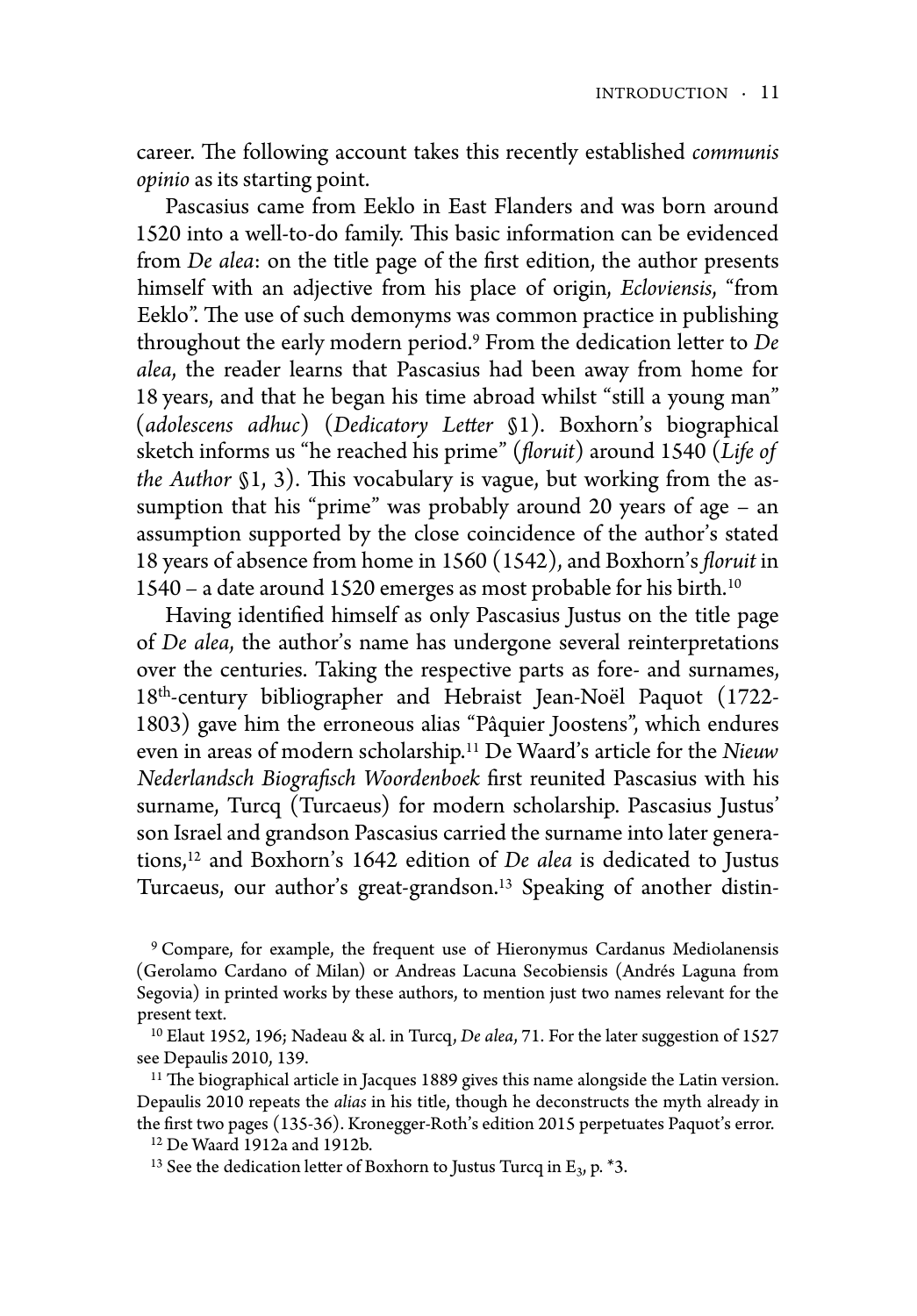*Pascasii Iusti Ecloviensis, philosophiae et medicinae doctoris, in suos de alea sive curanda ludendi in pecuniam cupiditate libellos*

## *Praefatio ad lectores*

1. Cum in omni omnium hominum vita duo sint praecipua mala, saevus nimirum amor et praeceps alea, $<sup>1</sup>$  quae maxime, vel potius sola,</sup> iam inde a priscis temporibus usque, omnes homines, iuvenes praesertim, et eos summa spe animi atque ingenii praeditos ab optimis omnibus studiis abducunt, et misere nobis perdunt, adeoque proterve,<sup>2</sup> petulanter et obnixe id faciunt (credo, ne qui liberi et sani homines diis aliquando similes evadant), vix ut ex omnibus uni concedant. Amor eiusque tota vis et natura, $3$  a multis optime varieque secundum omnes suos sensus et motus, magna multorum utilitate et authorum admiratione ac laude descriptus, omnium est oculis manibusque, immo etiam puerorum studiis utiliter expositus; alea vero (hoc est, immensa illa et effrenata in pecuniam ludendi appetitio et cupiditas), quam multo etiam ante quam amorem ab omnibus cognosci aequum erat (nam et longe prius homines invadit, et certius in exitium trahit ac gravius diutiusque, ne dicam toto vitae curriculo, intimis in visceribus haerens, graviter ardet magnumque et acerbum dolorem commovet) sola adhuc incognita, velut immanis aliqua et saeva pestis, plane gravi mortalium detrimento et philosophorum poetarumque non levi nota in omnem hominum vitam longe lateque magna pernicie grassatur. 2. Neque enim quisquam, ne veterum quidem, usque adhuc inventus est qui (quod sciam) animi affectionis huius impetus et motus, quos habet gravissimos, quales sint aut unde veniant, ulla oratione aut stylo nobis proposuerit; nemo qua se ratione erigere afflicti graviter aut quo consilio recreare et reficere aegrotum animum possint, explicavit.

§1 *Amor et alea duo vitae praecipua mala.* | *Cato dicere solebat: "Si sine mulieribus vita hominum consistere posset, non defuturos qui diis aliquando similes evaderent."* | *Alea prius quam amor homines invadit et maius detrimentum facit.* §2 *Alea a nemine hactenus ex professo descripta.*

<sup>1</sup> Hor. *Ep.* 1.18.21.<br><sup>2</sup> E<sub>1</sub> has *proterva*. The adverbial form printed in E<sub>2</sub> is taken here.

<sup>3</sup> For the Cato reference in the marginal note, see Plut. *Cato Ma.* 8.2.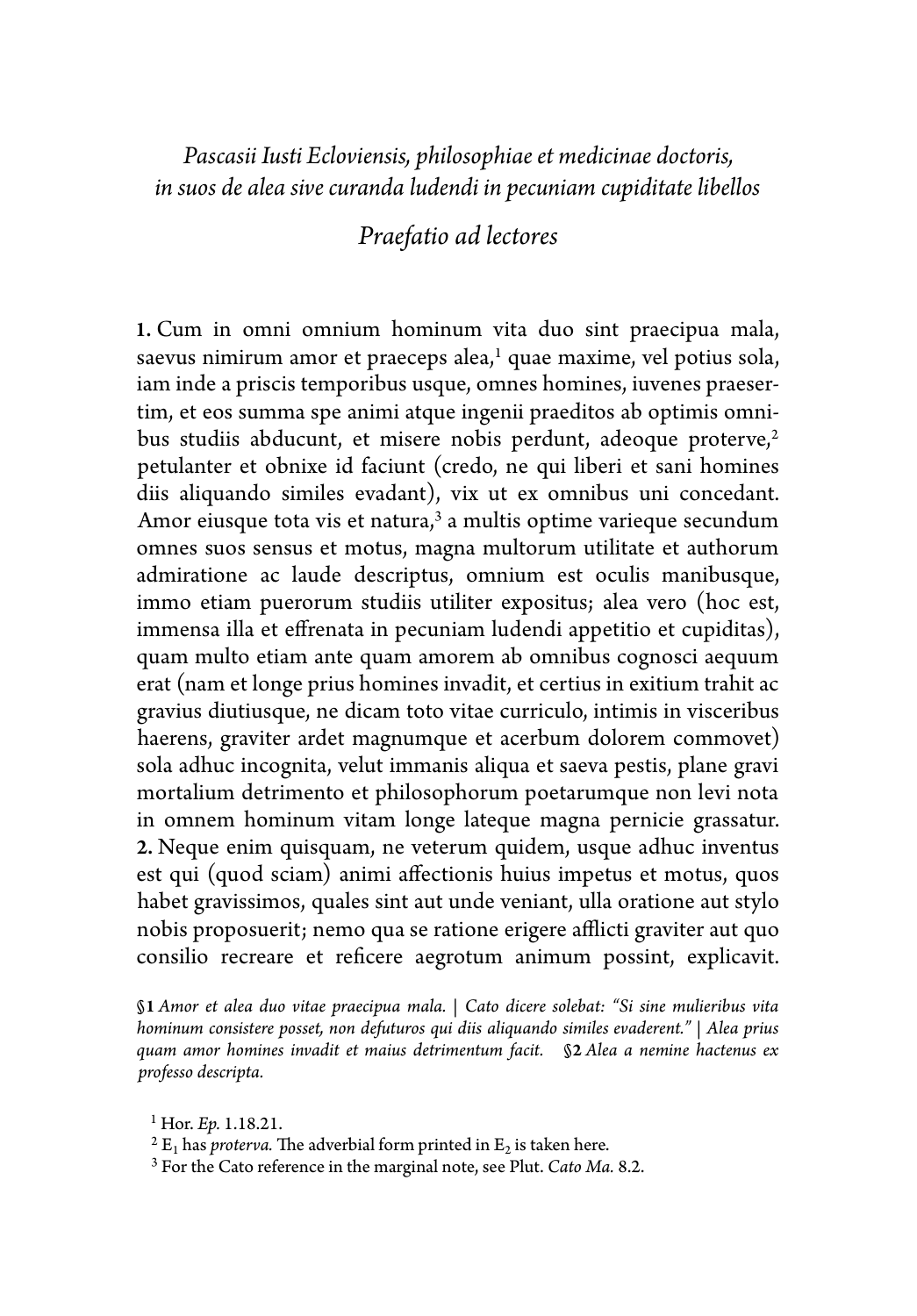### *Foreword to Readers*

*!om Pascasius Justus of Eeklo, Doctor of Philosophy and Medicine, on his books about gambling or on curing obsessive be"ing for money*

1. There are, in the lives of all men, two principal evils: the cruelty of love, of course, but also dangerous gambling.<sup>1</sup> They have primarily, if not single-handedly, distracted men continuously from the finest occupations from ancient times to the present, especially the young and those whose spirits and characters are the most promising. It is these evils, indeed, which – unfortunately for us – ruin them. Both love and ruinous gambling manage to distract us with such ruthlessness, so relentlessly2 and in such an unforgiving way (in order, I believe, to stop any free and healthy man from becoming like the gods), that these two evils scarcely have to yield to others. Love, with all its power and its special character, $3$  has been described very often and very well, in various ways and with its whole range of feelings and emotions for the greater good of all and to the glory and praise of the authors. It has thus been helpfully put before the public's eyes, as well as in their hands, even as part of the schooling of children. As for gambling, however – in other words this appetite, this uncontrollable and overpowering desire to bet for money – how much fairer it would be that people learn about this, even before they learn about love! For gambling overcomes men much earlier, and draws them into an unavoidable, more oppressive, and more lasting ruin, for the rest of their lives: it clings to the very lining of their guts; it burns deep and causes enormous, bitter pain. Still thus alone and little-known, like a vast and cruel scourge, with obvious and serious loss to mankind – even famous philosophers and poets censure it very seriously – it wheedles its way into the smallest parts of men's lives. 2. Now, as far as I know, no-one until today, even among the ancient authors, has presented to us the impulses and troubles of this mental affliction in a treatise or a literary work, describing the most serious

§1 *Love and gambling are life's two principal evils.* | *Cato used to say: "If the life of men could do without women, there would be no lack of them who someday turn out like the gods."* | *Gambling overcomes men before love and does them greater harm.* §2 *No-one has openly made description of gambling so far.*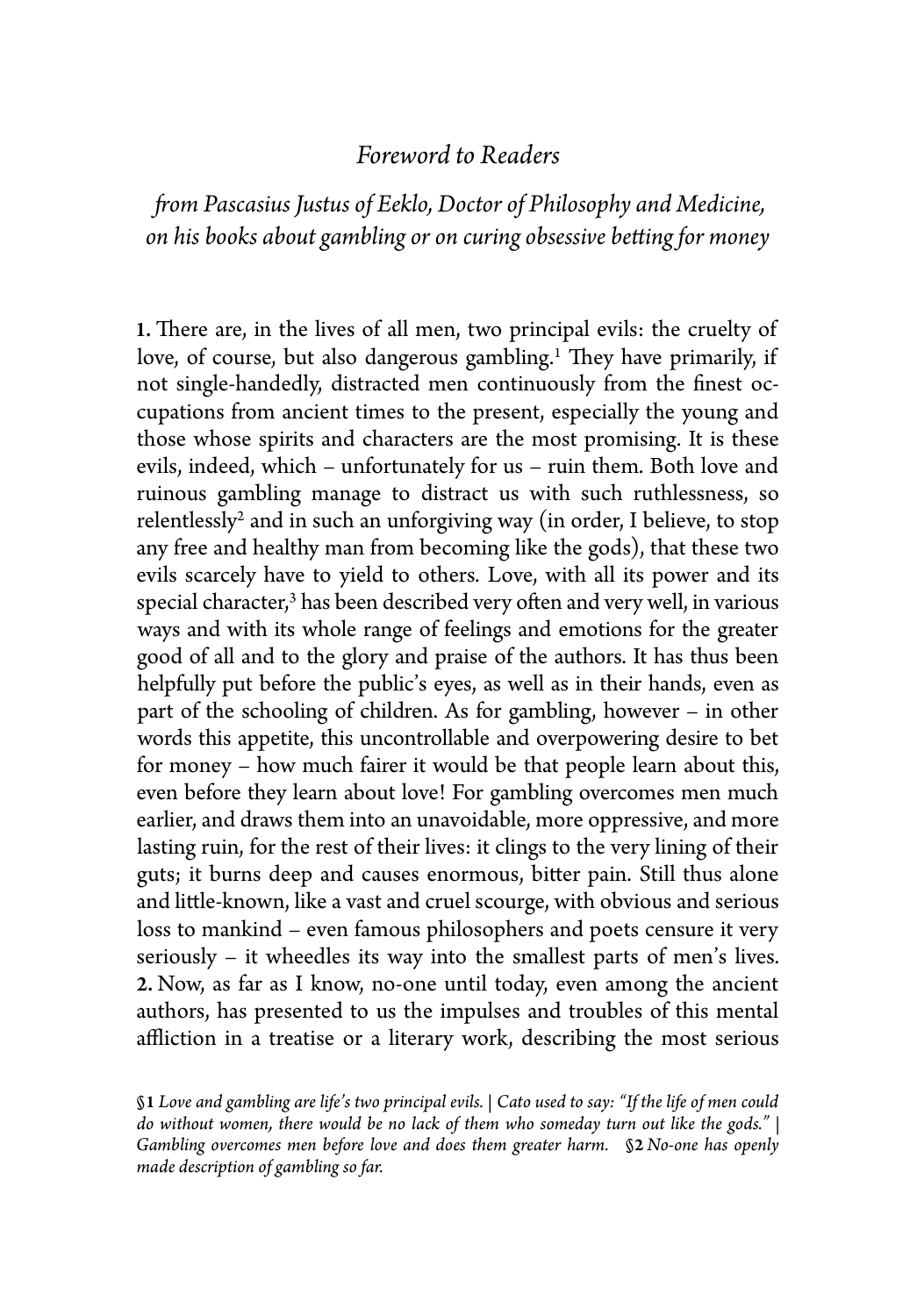Immo ne in comoedia quidem unus aliquis spectandum nobis aleatorem dedit. Itaque plerique, a nemine animadversione hac excitata, ne affectionem quidem ullam animi manentem aleam esse aut ullis a natura incitamentis magnopere ad ludendum homines concitari putant, sed tantum vel consuetudine aliqua prava, vel nimio quodam otio et negligentia, vel potius temeritate quadam et repentino quasi vento impetu animi impulsos, ignota occultaque causa, improbe sic facere credunt.

3. Ac qui perniciosus est error: multi etiam ne iniuriosos quidem in proximos esse eos qui in alea ludunt, aut ullo se scelere contaminare, quamvis id magnam in pecuniam vel rem faciant, arbitrantur. Quod quidem certe propter consuetudinem nimis valde communem, a qua, cum poena abfuit, impetratum hoc videtur, usuvenit. Qui vero doctiores sunt interrogati, omnes (ut putant, Aristotelem secuti) avaritiam esse, brevi nimium sermone responderunt; qui quidem quam id obscure et vix minima, immo nulla rei parte cognita dicant, toto passim libro latius explicavimus. Nam (si est etiam simpliciter breviterque dicendum) et a prodigalitate longe quam ab avaritia plura sumit. Inconsideratae enim temeritati et effusioni multum ubique similis et vicina, nusquam autem timiditatis aut contractionis particeps esse videtur; et sicut Aristoteles de animi elatione docet,<sup>4</sup> quae a magnanimitatis officiis modum transeundo recedit,<sup>5</sup> in errore potius et opinione pravoque de se iudicio tota consistit. Spes enim – sive compendii faciendi ex ducta sorte, confidens et fixa opinio absque ulla ratione aut causa, sola quadam iuveniliter exultante fiducia atque omine concepta et natura animique nimio fervore nata, qua quidem certe, non avaritia, ad ludendum omnes homines ducuntur – aperta est stultitia et sui ignoratio.

§3 *In pecuniam qui ludunt, in proximos iniuriosi sunt.* | *Consuetudo peccandi facit ut quantumvis grave delictum pro nihilo ducatur.* | *Ludendi cupiditas non ex avaritia nascitur, sicut docti putant.* | *Ludendi cupiditas in opinione et errore consistit.*

4 For Aristotle on μεγαλοψυχία, *elatio animi* ("exuberance") see *EN* 1125a16- 1125b25.

<sup>5</sup> The "right measure" (*modus*, τὸ μέτριον, μέσον) is a key concept in ancient philosophy. It is, for most philosophers, including Aristotle (*EN* 1106-07), a pillar of good living: Μεσότης τις ἄρα ἐστὶν ἡ ἀρετή, στοχαστική γε οὖσα τοῦ μέσου ("Virtue, therefore, is a mean in the sense that it is able to hit the middle.")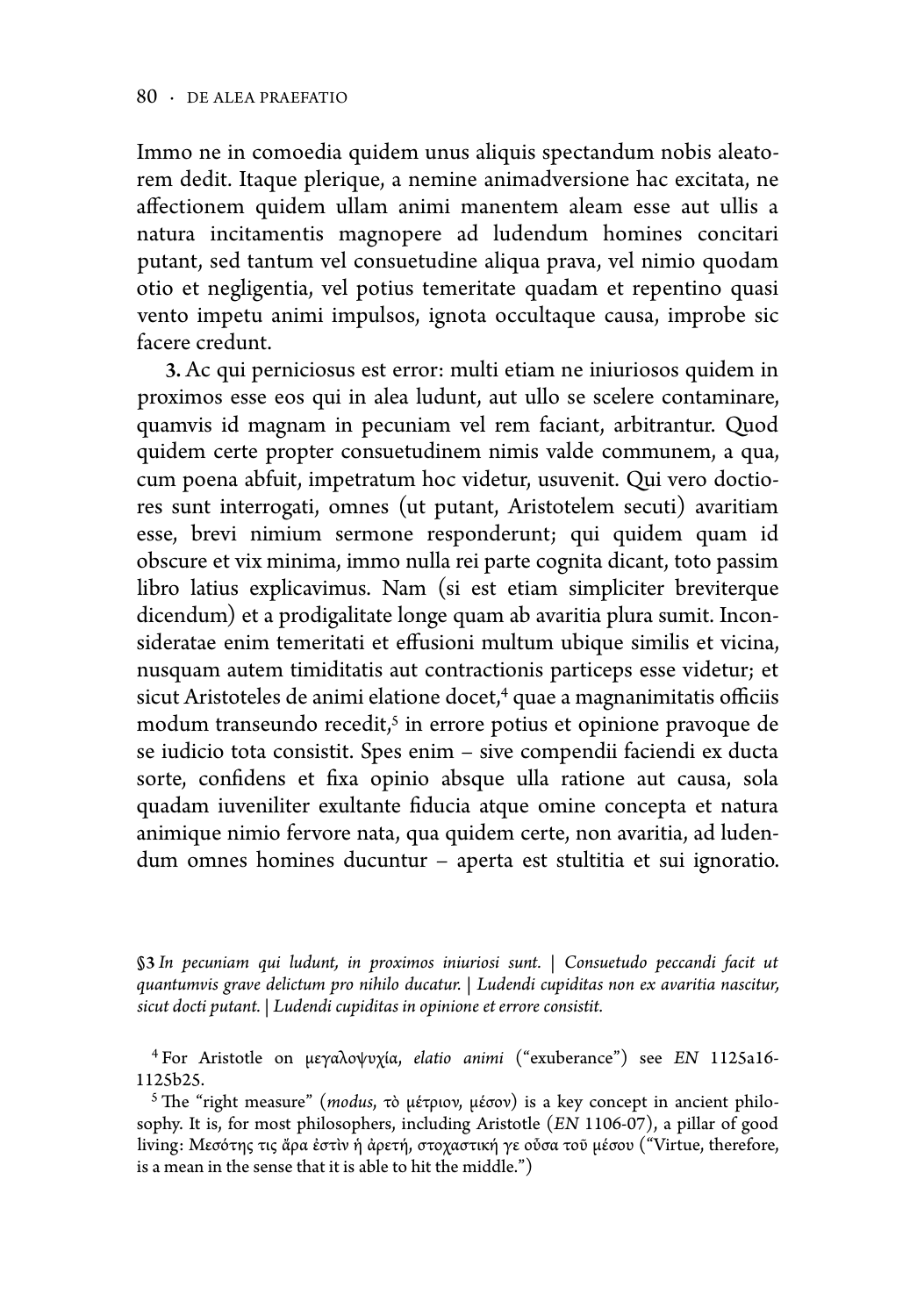problems along with its characteristics and causes. No-one has explained how those who are seriously afflicted might recover and what strategies allow an ailing mind to improve. Moreover, not a single author has written a comedy with a gambler in it for us to watch. For this reason, because no-one has ever considered gambling in this way, namely that gambling is a lasting condition of the mind, most people think that men are encouraged to gamble mainly by their nature and various other incentives. They rather simply believe that gamblers behave so shamefully either because of their bad habits, because they are idle and lax, or rather because of a lack of consideration and an impulsiveness of the mind as changeable as a gust of wind, as the cause of gambling addiction is unknown and hidden.

3. On the other hand, and this is a dangerous mistake, many people believe that those who gamble are not harming their nearest and dearest, nor that they are corrupting themselves by engaging in crime, even though they are acting in the interest of property or large winnings. This undoubtedly stems from the fact that the habit is far too common, and since there is no punishment, it seems to have become accepted. When I have asked scholars about the topic, all of them (thinking that they follow Aristotle) replied tersely that the cause is simply greed. What they say in confused terms and in a bare minimum without having properly understood any aspect of the subject, I have explained at length and in detail throughout this book. Indeed (to put it simply and in few words) gambling has far more to do with wasteful spending than with greed. It does indeed have strong similarities and a close relationship with unthinking rashness and extravagance but it does not share anything with cowardliness or a dependency. As Aristotle teaches about exuberance,<sup>4</sup> which differs from the kindness of magnanimity by overstepping the right measure,<sup>5</sup> gambling is based entirely on erroneous judgements and opinions about oneself. For it is hope – in other words, the firm belief in gain from a stroke of luck, without any reasonable motive or cause, conceived on the sole basis of unbridled confidence and simple intuition, born of one's nature and an overheated state of mind which drives men to gamble, not greed. This reveals obvious folly and a lack of

§3 *!ose who play for money do injustice to their nearest.* | *!e sinful habit means a fault, no matter how serious, is regarded as nothing.* | *The passion for gambling does not stem from greed, contrary to what scholars think.* | *!e passion for gambling is based on opinion and error.*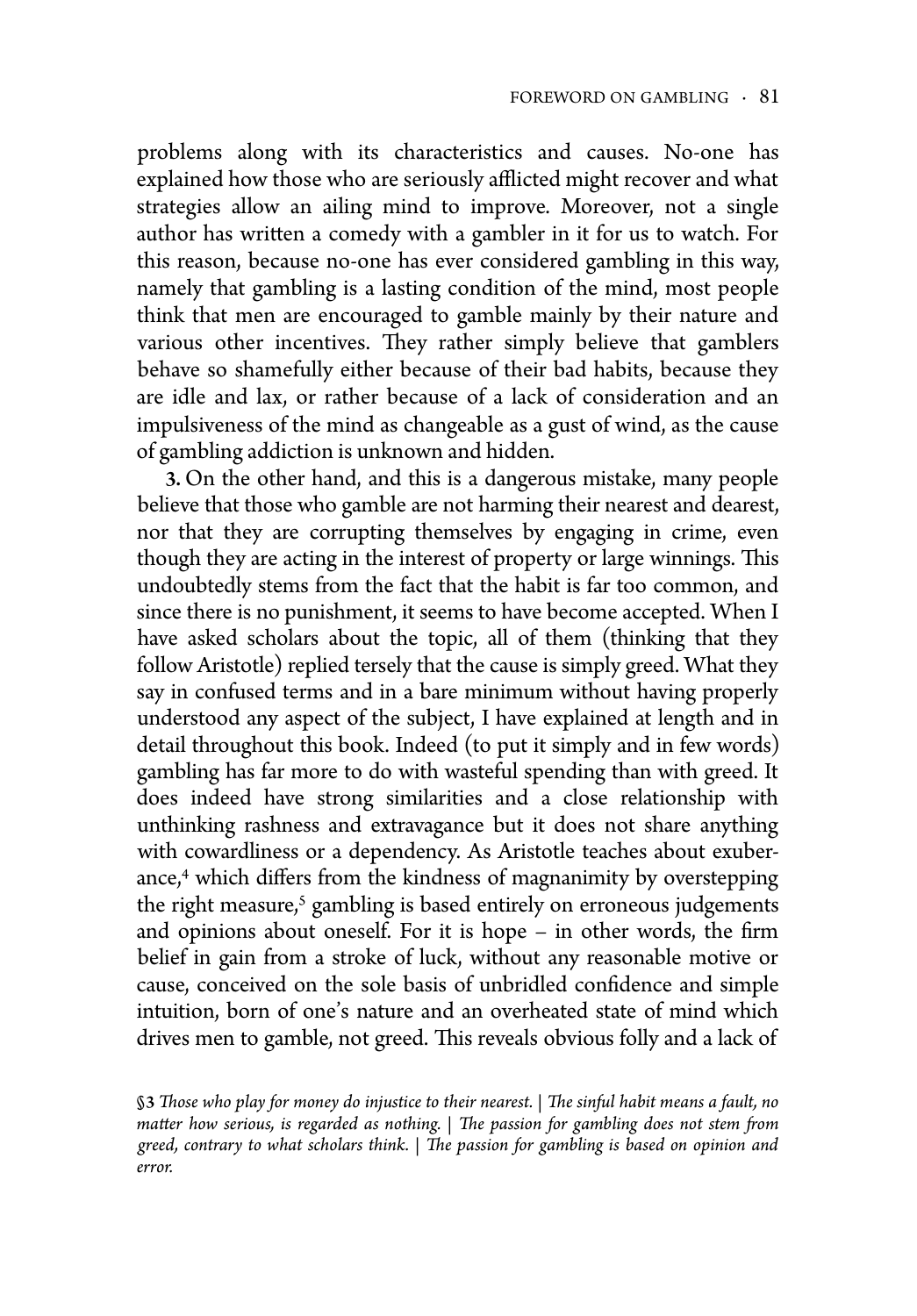# *Pascasii Iusti Ecloviensis, philosophiae et medicinae doctoris, Alea, sive De curanda ludendi in pecuniam cupiditate Liber prior*

1. Quam sit difficile atque arduum de re magna, $1$  late omni hominum vita diffusa, eaque a nemine antea explicata, in maxima doctorum virorum celebritate et frequentia scribere, neminem ignorare puto. Nam qui eiusmodi aliquid instituit ac parat, eum certe, praeterquam quod magno animo esse oportet, nova dicere atque a se inventa vel excogitata in medium proferre necesse est. Quod quidem nemo umquam ulla in re recte praestiterit, nisi qui sit vel longa experientia crebraque exercitatione edoctus, vel singulari quadam atque excellente ingenii magnitudine praeditus, vel potius optime a natura informatus, frequente adhibita cogitatione atque usu, utraque re pariter ornatus. 2. Verum de alea (hoc est, "ludendi in pecuniam perniciosa cupiditate") praesente libro verba facturus, plane quod dixi mihi usu venire videtur. Nemo enim adhuc (quod sciam) inventus est qui affectionem hanc animi, qualis quantaque sit, consulto explicavit; nemo veterum, nemo huius memoriae aut nostrorum hominum, qui omnem suam scientiam ad utilitatem publicam attulisse videntur, impetus illos et motus ac sensus, quos quidem maximos acerrimosque in hominum animis excitat, persecutus memoriae tradidit. Et tamen iam inde a primis temporibus usque nullum ubique malum, nulla pestis, nulla pernicies in omnes civitates atque homines longius latiusque magna calamitate invasit; ut qui id nitatur nullo alio argumento, nulla scribendi ὑποθέσει, maiorem sibi laudem, aliis utilitatem afferre posse videatur.

3. Verum ne quis arrogantiae aut temeritatis vitio adscribat, quod cum nihil eorum quae dixi, vel certe exigua omnia in me reperiantur, quae ad tractandum praesentem materiam magno et erudito viro digna requiruntur, tamen id hoc et tempore et loco celeberrimo, homo alienigena et longinquus audeam prius, qua ratione potissimum adductus id

§1 *Duo inventionis instrumenta, experientia et ratio sive ingenium.*

 $1$  The first book's opening phrase echoes the famous tag "magnum opus et arduum" used in the preface to Aug. *Civ*. 1. Praef. Augustine himself was calling on Cic. *Or.* 33.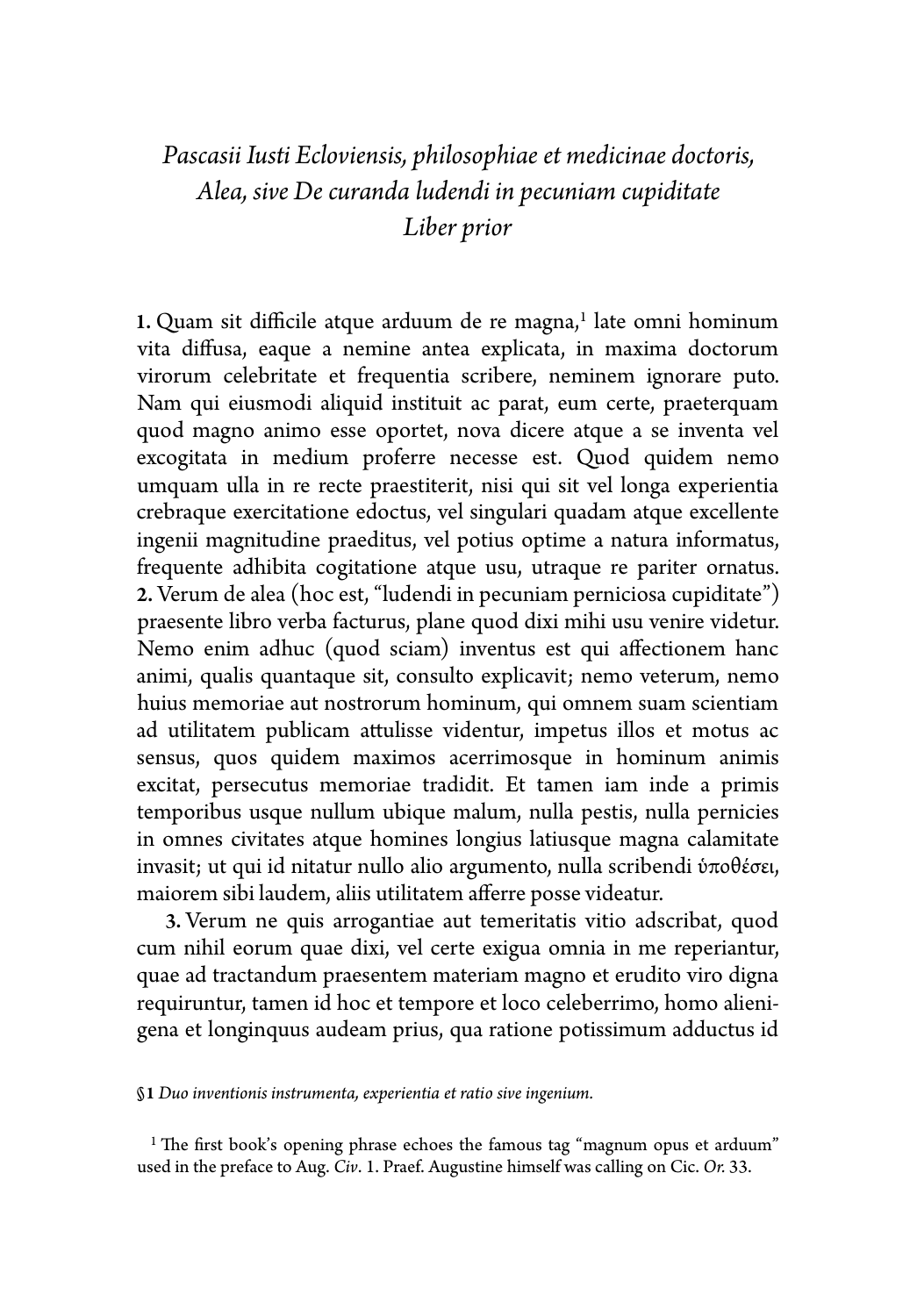# *Pascasius Justus of Eeklo, Doctor of Philosophy and Medicine, On Gambling, or On the Desire to Bet for Money Book One*

1. I think everyone knows how tough and difficult it is to write about an important topic,<sup>1</sup> which is widespread throughout the whole of human life and left untreated by anyone among the great number and crowds of scholars. This is because the person who is preparing and about to embark on a venture of this kind – apart from needing a good deal of bravery – ought to offer the public new results and present discoveries and reflections of his own. No-one can ever really offer anything worthwhile unless they have gathered long experience and frequent practice, or are gifted with an exceptional and remarkably great talent or  $$ perhaps the best of all – they possess both equally: an excellent natural disposition reinforced by reflection and diligent exercise. 2. Indeed, in preparing myself to say something about gambling in this book – that is to say the harmful passion for betting for money – it seems that what I have just said actually happened to me. For as far as I know, no-one has yet specifically analysed this condition of the mind, its nature and its power. None of the ancients, no-one more recently, nor even those of our contemporaries who seem to have used all their knowledge to the public good has managed to give to posterity an account of those urges, the movements and the feelings it arouses, which are the greatest and most violent that affect the human mind. Yet from the earliest times until today, no evil anywhere, no plague, no harm has so disastrously infested cities and all of mankind for longer and more extensively. So, one who tries to grapple with this topic in the absence of any other basis or *previous statement of discussion* for composition, appears to be able to gain more glory for himself, and more benefit for others.

3. I would not want to be accused of arrogance or rashness. And as neither of those qualities are present in me (or at any rate only minutely) which are, however, required for the present topic and worthy of a great scholar, I still have the audacity to explain to you today before this very large audience – as a foreigner from a distant land

<sup>§</sup>1 *Two instruments of invention: experience and reason or talent.*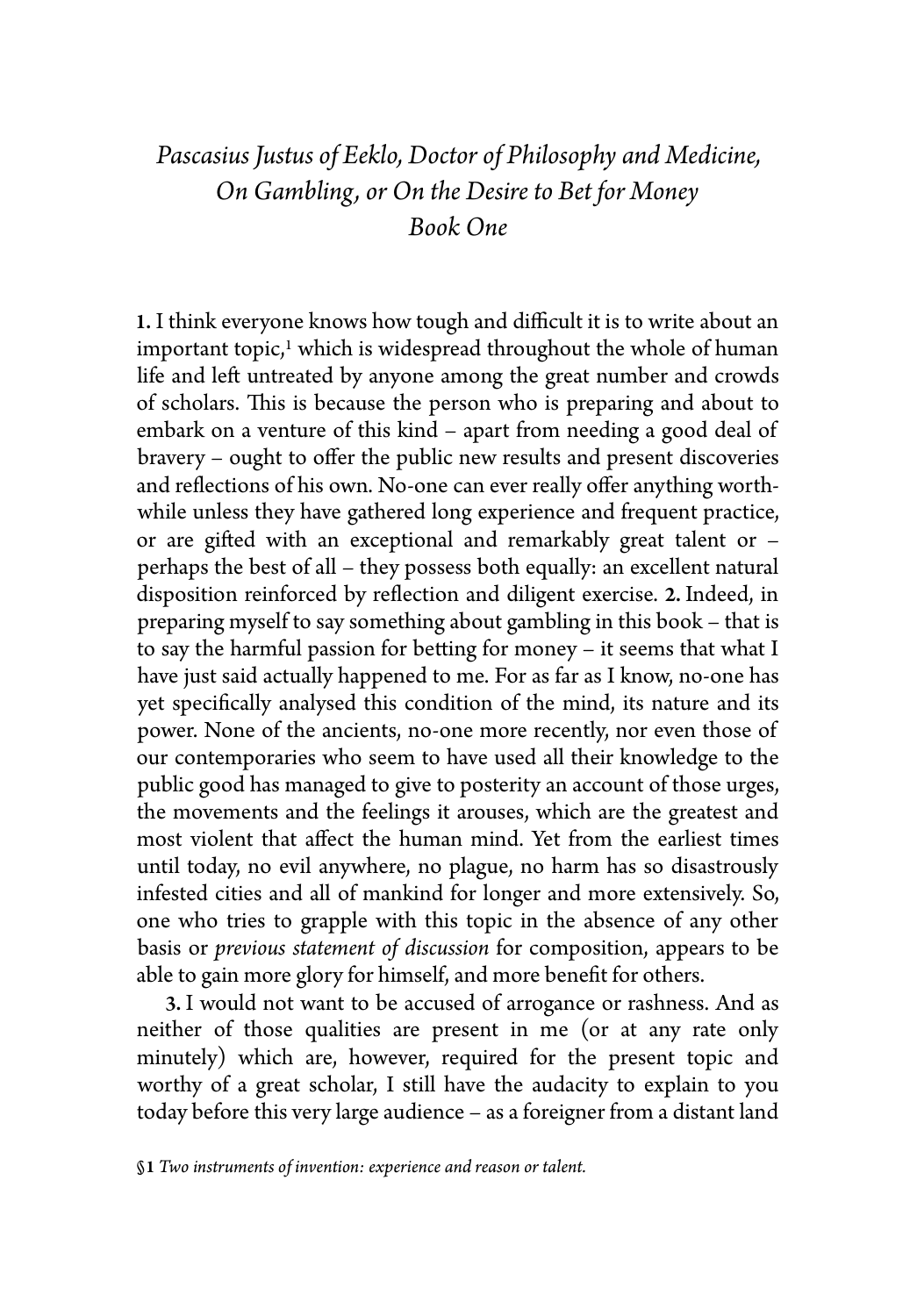etiam est quod optimo quisque ac splendidissimo ingenio facile affectu isto ut iracundia omnique mentis fervore efferatur longiusque accensus feratur quam temperato conveniat. Nam praeterquam, quod recte Vergilius argumentatus est de novo hospite,

Credo equidem, nec vana fides, genus esse deorum: degeneres animos timor arguit  $[\dots]$ <sup>34</sup>

etiam Plato disputat ingeniosos homines concitatos ac furiosos plurimum esse solere; et ab eodem ac Demetrio in scriptis relictum est neminem bonum poetam sine in1ammatione animorum existere posse ac sine quodam afflatu quasi furoris.<sup>35</sup> Galenus etiam libro *De natura hominis* biliosis temperaturis animi dexteritatem et prudentiam tribuit.36 Nam quod Aristoteles ait, "ingeniosos et excellentes in omni arte et quavis scientia viros omnes melancholicos esse,"37 id vero etiam huc vel in primis est referendum. Non enim simpliciter hoc dixit quasi de sicca frigidaque natura, quae ad omnes animi et corporis habitus atque usus maxime inutilis est, sed de naturali et temperate calida melancholia, quaeque optimam accepit habitudinem, loqui se plane et aperte demonstravit. Melancholia enim, cum omnes caliditatis frigiditatisque summos gradus ut aqua recipere possit, quemcumque sortita est habitum propter firmitudinem motumque naturalem constanter continet et fortiter admodum ac continenter propellit. 49. Ideoque recte illam vino, quod velut aestu vibrare ac 1uctuare videtur et maxime etiam varium est, comparat. Nam et illud calore ac sui motus vehementia maxime naturam hominis excitat atque explicat. Quae si per se optima est, tum vero velut afflatu percita praecipue insignis et excellens evadit. Recte enim in Meleagri epigrammate scriptum est:<sup>38</sup>

Αἱ νύμφαιτὸν Βάκχον, ὅτ' ἐκ πυρὸς ἤλαθ' ὁ κοῦρος, νίψαν, ὑπὲρ τέφρης ἄρτι κυλιόμενον. Τοὔνεκα σὺν νύμφαις βρόμιος φίλος, ἢν δέ νιν εἴργῃς μίσγεσθαι, δέξῃ πῦρ ἔτι καιόμενον.

§49 *Melancholia vino similis est.*

34 Verg. *Aen.* 4.12-13. Dido calls Aeneas a "novus hospes" ("new guest") at 4.10.

35 Pascasius cites almost *verbatim* Cic. *De or.* 2.194, where Cicero references Plato and Democritus. Perhaps revealing his reliance on a second-hand reference, the early modern editions have *Demetrius* for Democritus. As an interesting insight on his use of sources, this is not corrected in the present edition. In Plato, the idea is found e.g. at *Ion* 533e.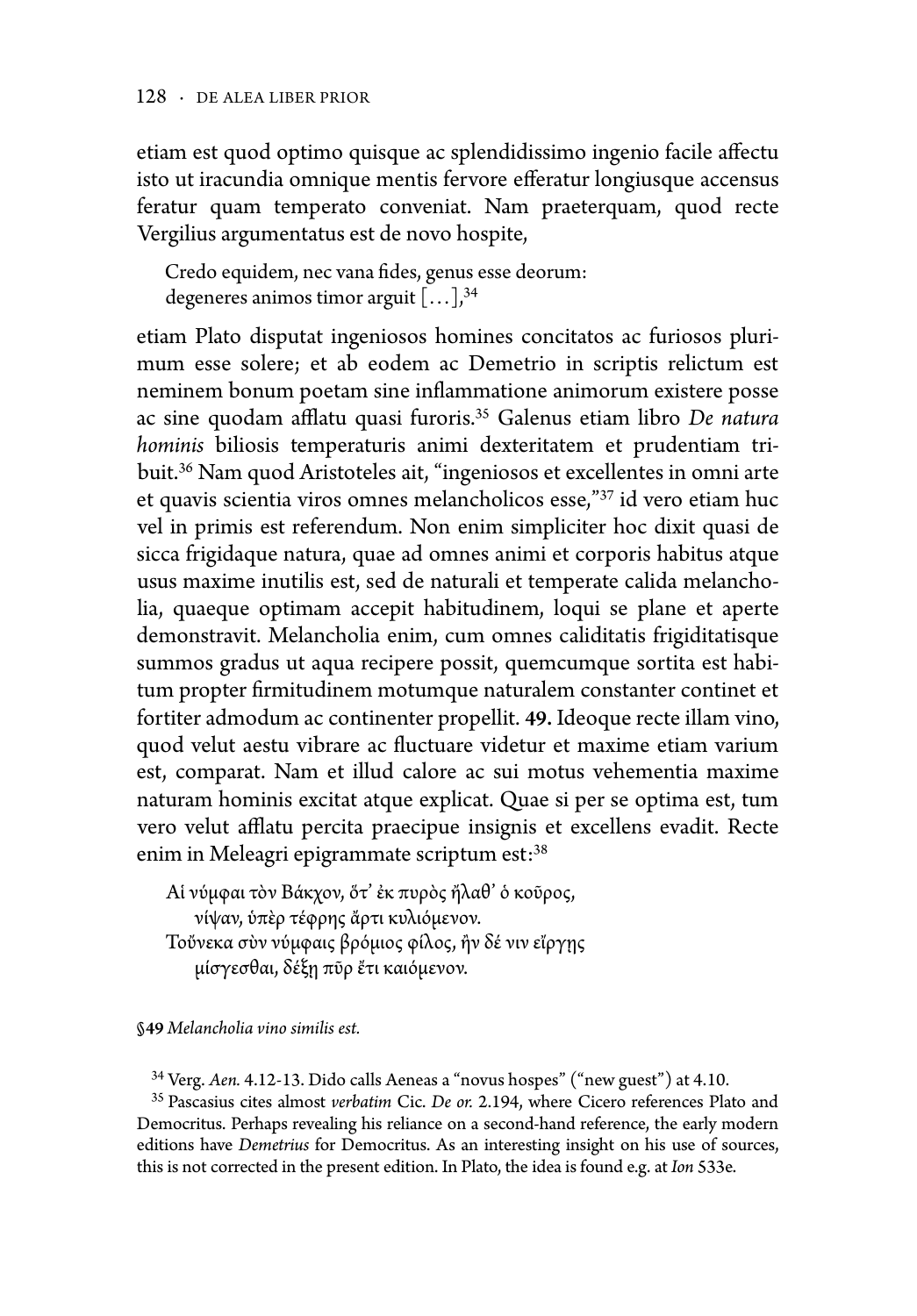I believe, and this is not a vain belief, that he is of the godly race: fear betrays base souls […]<sup>34</sup>

Plato also argues that talented men are usually the most excitable and the most delirious. Both he and Demetrius left us the idea in their writings that no-one can be a good poet without some exhilaration of the spirit or without a sort of vigour bordering on rage.35 Galen also, in his book *On Human Nature*, attributed shrewdness and foresight to bilious constitutions.<sup>36</sup> The phrase of Aristotle, that "talented men, excelling in every art or science, are all melancholy,"37 should be remembered here too, even in the first place. For he did not say it as if speaking simply of dry and cold nature, which is deeply unhelpful to all states and uses of the body and mind. It is quite clear that he was talking about a natural, moderately warm melancholy, which has received an excellent character. Since, like water, this natural melancholy can accept all degrees of heat and cold, and it maintains whatever arrangement it has due to its strength of resistance and its natural movement constantly, and it continues to in this way strongly and without interruption. 49. It is therefore right that melancholy should be compared to wine, which is also very variable, and seems to change and fluctuate as if under the effect of heat. Thus, on account of its heat and the intensity of its movement, wine excites and reveals human nature. If a person's nature in itself is good, once excited, it becomes particularly remarkable and excellent. Meleager was right when he wrote in his epigram:<sup>38</sup>

- The Nymphs washed Bacchus when the young man came out of the flames as he had just been rolled over the ashes.
- So, boisterous Bacchus is friends with the Nymphs, but if you stop his wine being mixed, you'll receive a fire still kindling.

§49 *Melancholy is like wine.*

36 A reference to Gal. *HNH* 15.97 K.

<sup>37</sup> Pascasius has his knowledge of Aristotle again by way of Cicero. Here he cites closely Cic. *Tusc.* 1.80.12: "Aristoteles quidem ait omnis ingeniosos melancholicos esse, ut ego me tardiorem esse."

<sup>38</sup> Anth. Gr. 9.331. This poem plays on the frequent use of the name of the God Bacchus for wine, the product with which he was associated. The strong, basic wine (ἄκρατος, *merum*) of Ancient Greece and Rome was normally diluted with water.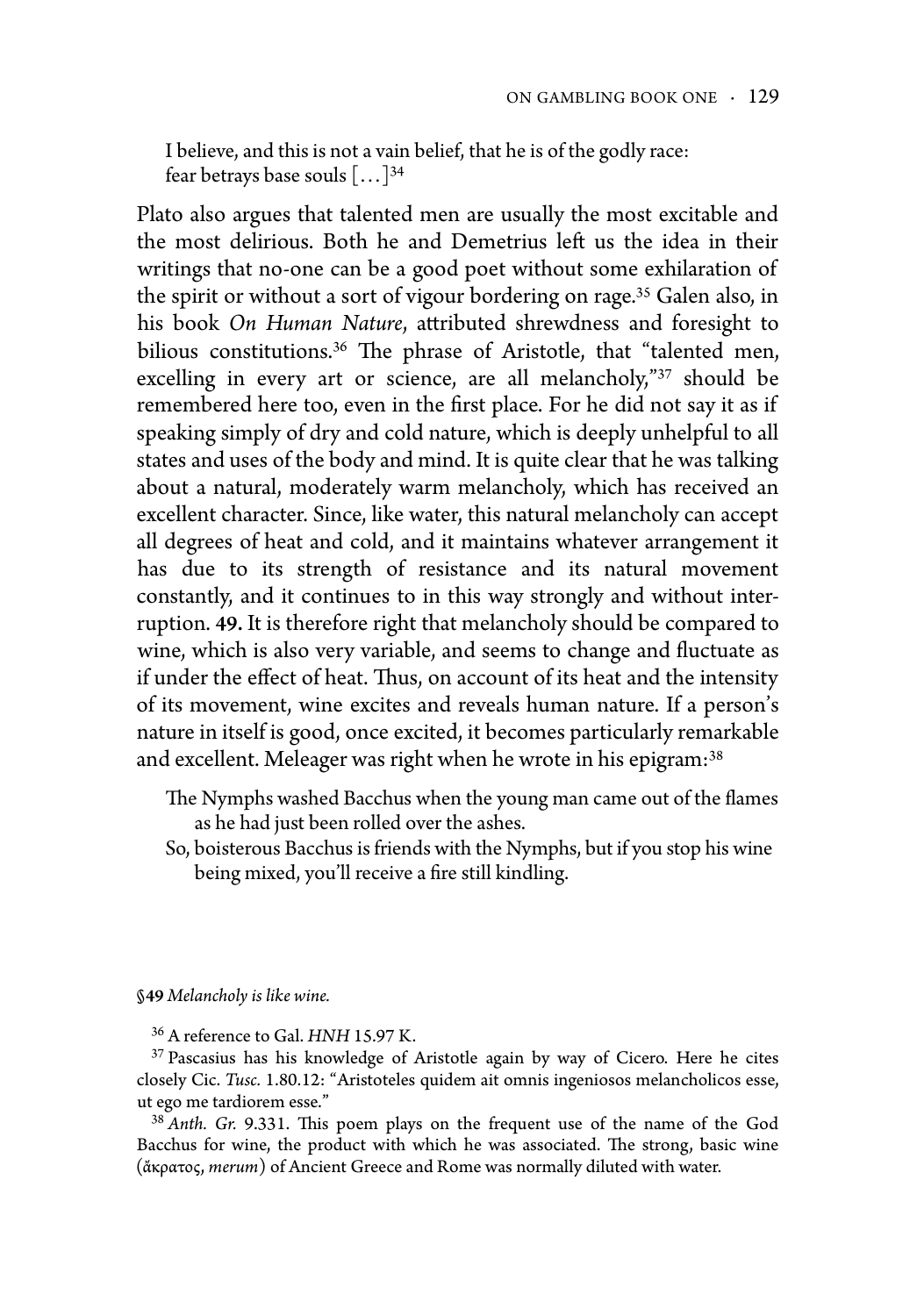# *Pascasii Iusti Ecloviensis, philosophiae et medicinae doctoris, Alea, sive De curanda ludendi in pecuniam cupiditate*

### *Liber posterior*

1. Ne cui mirum videatur quod, cum proximo libro 1agrantem ludendi in pecuniam cupiditatem, a naturae temperie calidiore adeoque vinoso et velut undante quodam sanguine in hominibus, qui scilicet naturam sequuntur suam, nasci, longa oratione dixerimus, nunc vero curationem praescripturi, quasi causae immemores vel medicinae indocti, remediorum formulas quae ad animum adhibeantur, proponamus, <sup>1</sup> huic prius quam ad rem accedamus, respondendum puto, ne forte potione medica vel catapotiis fieri id solum posse putet.

2. Quamvis igitur variis rationibus commonstrare possimus recte cupiditatum motus omnes curari (hoc est, et cohiberi et evelli) posse, ad animum si conveniens adhibeatur medicina eamque demum vel potius solam ad sanitatem veram viam esse (ita enim natura comparatum est, quantumvis plurimum refert ad motuum impetusque varietatem, quae sit cordis et spirituum temperies, affectus animi cogitationis aestimationem sive cognitionem ut sequantur), nos tamen, quo melius quod dicturi sumus, comprehendi ab omnibus possit ac ne totam de affectibus doctrinam ab aliis traditam assumere cogamur, illam hic potissimum afferemus rationem, quae et medica plane est, et iuvenibus perspicua videri poterit. Ea autem est eiusmodi.

3. Diximus a calore nimio, qualis vino potorum hominum calor est, εὐελπιστίαν, aleae praecipuam causam, in hominibus qui naturae propensioni obediunt generari. Itaque si contraria contrariorum sunt remedia remotaque causa removeri effectus debet, certe refrigerationem esse, quae sola, vel potissimum sine malo, remedio esse possit et debeat, non obscure videtur. Atqui sic est, et nos refrigerationem huic

§3 *Quare alea et cupiditates caeterae etiam ex corporis intemperantiae, adhibitis ad animum remediis, curari probe possint.* | *Cogitationis aestimatio re#igerare et calfacere homines vel maxime potest.* | *Oratio \$exanima.* | *Quare ex animalibus solis, vel maxime hominibus, seminis profusio per somnum contingit.*

1 Here Pascasius makes the psychotherapeutic method of his cures in Book 2 explicit.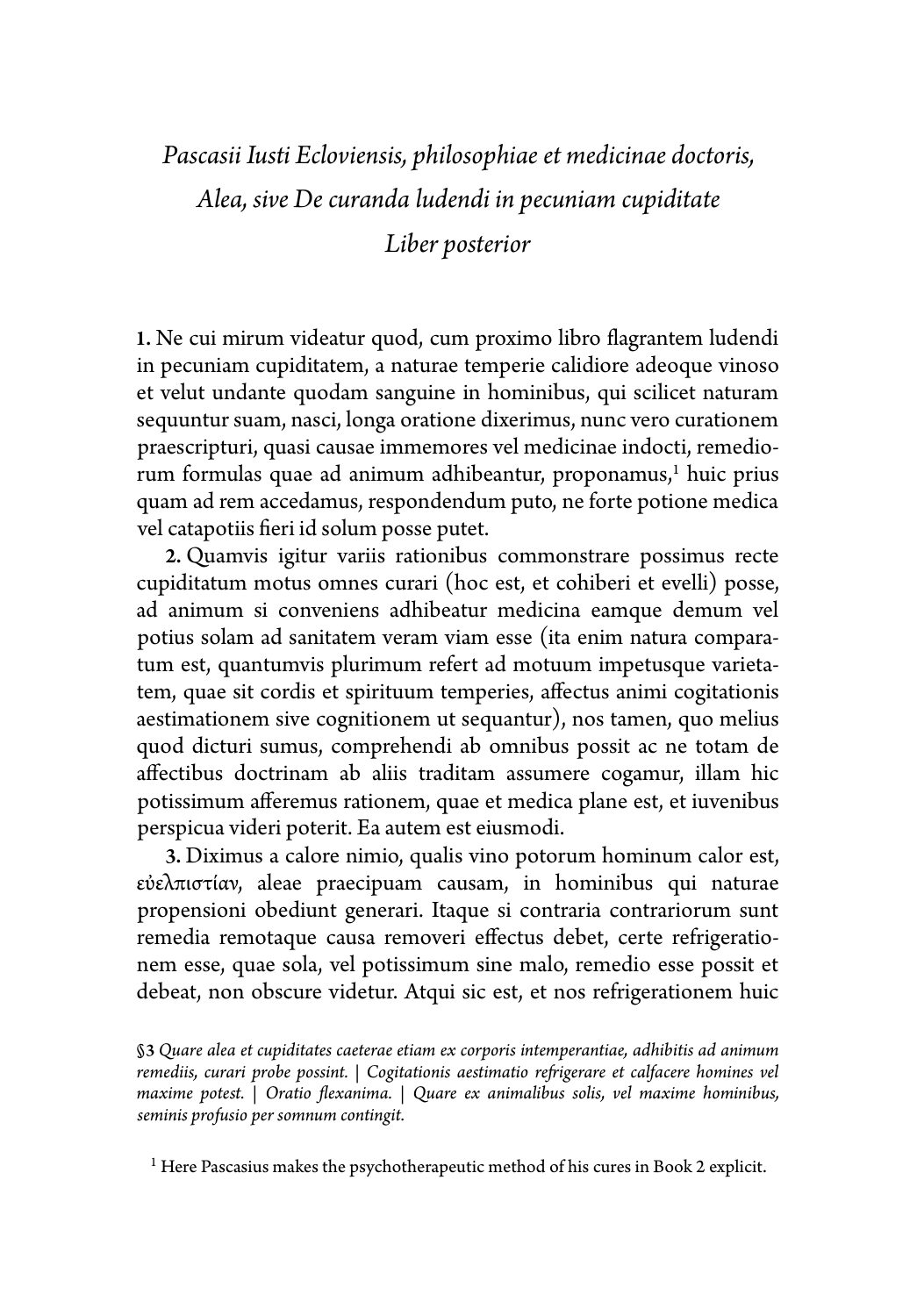# *Pascasius Justus of Eeklo, Doctor of Philosophy and Medicine, Gambling, or On the Desire to Bet for Money*

#### *Book Two*

1. Lest anyone be surprised: I have discoursed at length in the preceding book on that burning desire to gamble with money, which arises from a very hot natural temperament, indeed from a wine-like, almost surging type of blood in people who simply follow their physical nature. Now, however, as if I had forgotten the cause of evil or were untrained in medicine, I am going to propose a treatment and offer remedies which are to be applied to the mind.<sup>1</sup> I think, then, that before turning to my subject, I must respond to the first point, so that no-one might imagine that a cure can be found only in a potion or in pills.

2. Although I could, then, demonstrate on the basis of numerous arguments that it is possible to properly cure, that is to say, to contain and repel, all of the impulses of passion if the right remedy is applied to the mind (this is ultimately the one true way to regain health, since nature has foreseen that however much variety and force there is in our emotions, whatever the temperament of our heart and soul, our dispositions of mind conform to our ideas, or rather to our thought) I will here first, however, introduce this method – which is distinctly medical and will seem clear to young people – so that everyone can understand what I say, and I am not obliged to sum up the whole doctrine of diseases that others have passed down to us. Here it is.

3. I have said that the main cause of playfulness, *optimism*, is produced in people obeying their natural inclination by excess heat, a heat of the sort produced by wine on men who drink. So, since opposites cure opposites, and we must get rid of the cause to remove the effect, it is clear that one can and should offer only cold, which principally doesn't do any harm, as the only remedy for this evil. Well, so it is. And I expressly assert that it is primarily through speech, which "sways

§3 *Why gambling and all other passions arising #om a poor bodily disposition can be perfectly cured by administering remedies to the mind.* | *!e power of thought certainly cools men down and warms them up.* | *Speech, the shaper of minds.* | *Why it is only in animals, and especially in humans, that ejaculations occur during sleep.*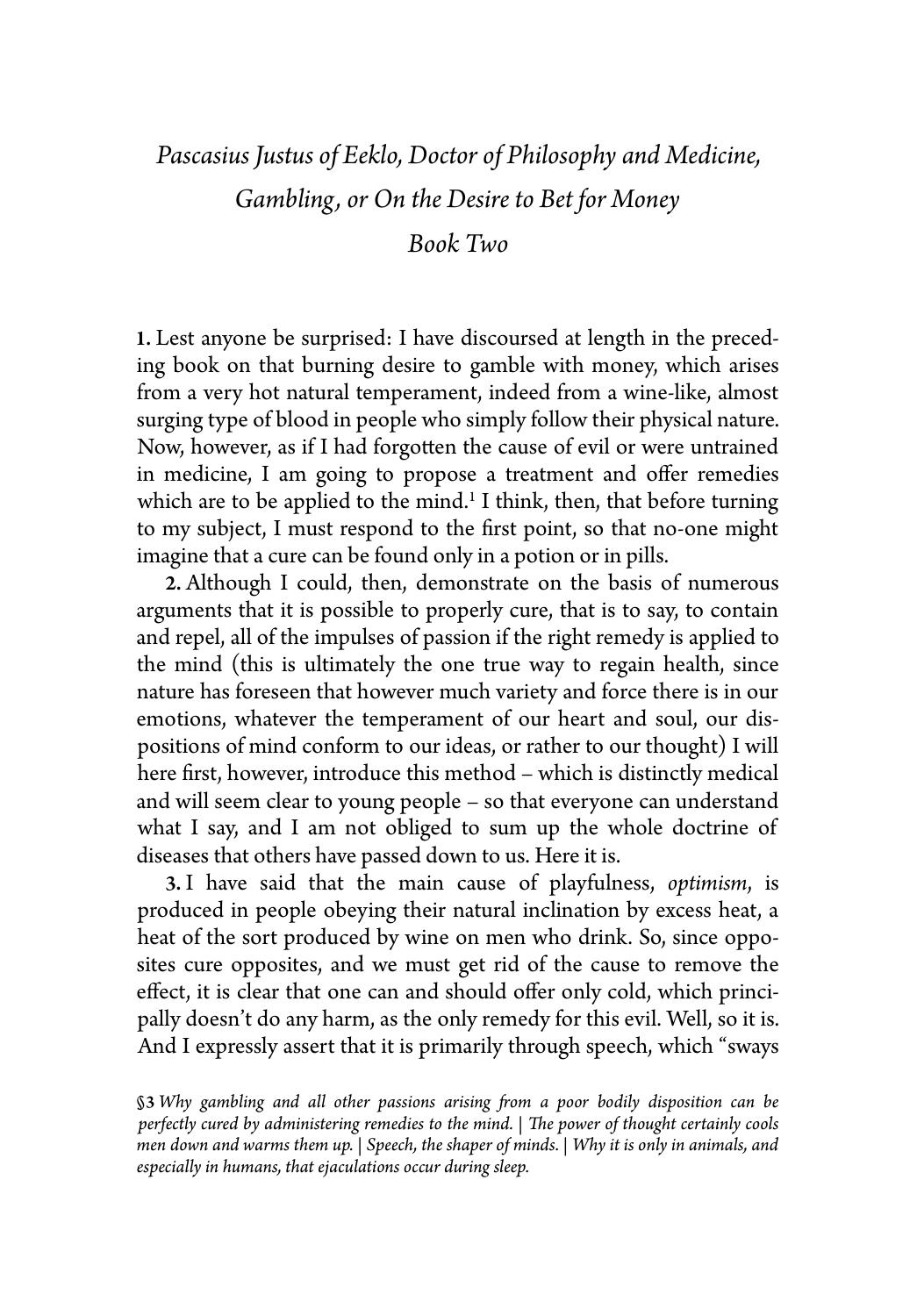vel maxime oratione, quae recte a bono poeta dicta est "flexanima",<sup>2</sup> sive cogitationis aestimatione et motu induci in hominibus posse, diserte asserimus. Nam quis est qui non multos quotidie sola cogitatione erubescere et pallere, immo etiam tremere, sudare, lachrymari et varie humores intro forasque pellere excrementaque excernere videat? Et Aristoteles ait quod ideo ex omni animantium genere prope solis, vel maxime saltem, hominibus seminis profusio per somnium accidere solet, quia id nisi cum cogitatione fieri potest.<sup>3</sup> 4. Si igitur haec omnia cogitatio facit, quae quidem sine calore aut frigore manifesto fieri non possunt, haud dubie nihil cogitatione refrigerare aut calfacere melius et citius potest. Quare etiam si quis, ut Aristoteles recte timorem nil nisi refrigerationem quandam esse saepe dicit,<sup>4</sup> ita etiam de spe caeterisque affectibus animi simili quadam ratione iudicet, nihil ille absurdum aut ineptum faciat. Ut enim intro forasque repellere spiritus, in quibus calor residet, cogitatio vehemens potest, ita pariter eosdem trahere ad se et ab aliis avocare membris ac spargere varie posse, nullum est dubium. Idque verecundia et amantium omniumque attente nimis et diu de re aliqua cogitantium suspiria, suique oblivio satis indicant. 5. Itaque recte apud Terentium Phaedria: "Coepi egomet mecum inter vias, aliam rem ex alia cogitare; et dum haec puto, praeterii imprudens villam."5 Et alibi Birria: "At quanto satius est te id dare operam, qui istum amorem ex corde dimoveas tuo, quam id loqui quo magis libido frustra incendatur tua."6 Adde quod poetae sic omnes loquuntur. Nam et fervere misera cupidine pectus, et ardere amore, et accendi spe, et timore tremere atque horrere dicunt.

6. Atque hinc est, quod optimi et nobilissimi omnes medici in curandis etiam corporis morbis, iisque non solum intemperie vitiosa, sed etiam corruptis humoribus natis, magnam cogitationum animi rationem habeant, illasque varia ratione et consilio (nimirum prout vel

§4 *A%ectus animi corporis mutationes ad #igus et calidum sunt.* | *Cogitatio vehemens spiritus, qui caloris vehiculum sunt varie movere potest.* §6 *Medici optimi in curandis morbis magnam cogitationum rationem habent.* | *A%ectiones animi celerrime et omnium maxime corpus immutant.*

2 A citation from Cicero (*Or.* 187), who in turn references the *bonus poeta* Pacuvius.

3 For Aristotle on the question of nocturnal orgasms in men and women see *GA* 2.

4 For [Aristotle] on the relationship between fear and cooling see *Pr*. 947b-48a. Pascasius discusses this idea in some detail at  $$1.77$ .<br><sup>5</sup> Ter. *Eun.* 629-33. <sup>6</sup> Ter. *And.* 307-08.

<sup>5</sup> Ter. *Eun.* 629-33.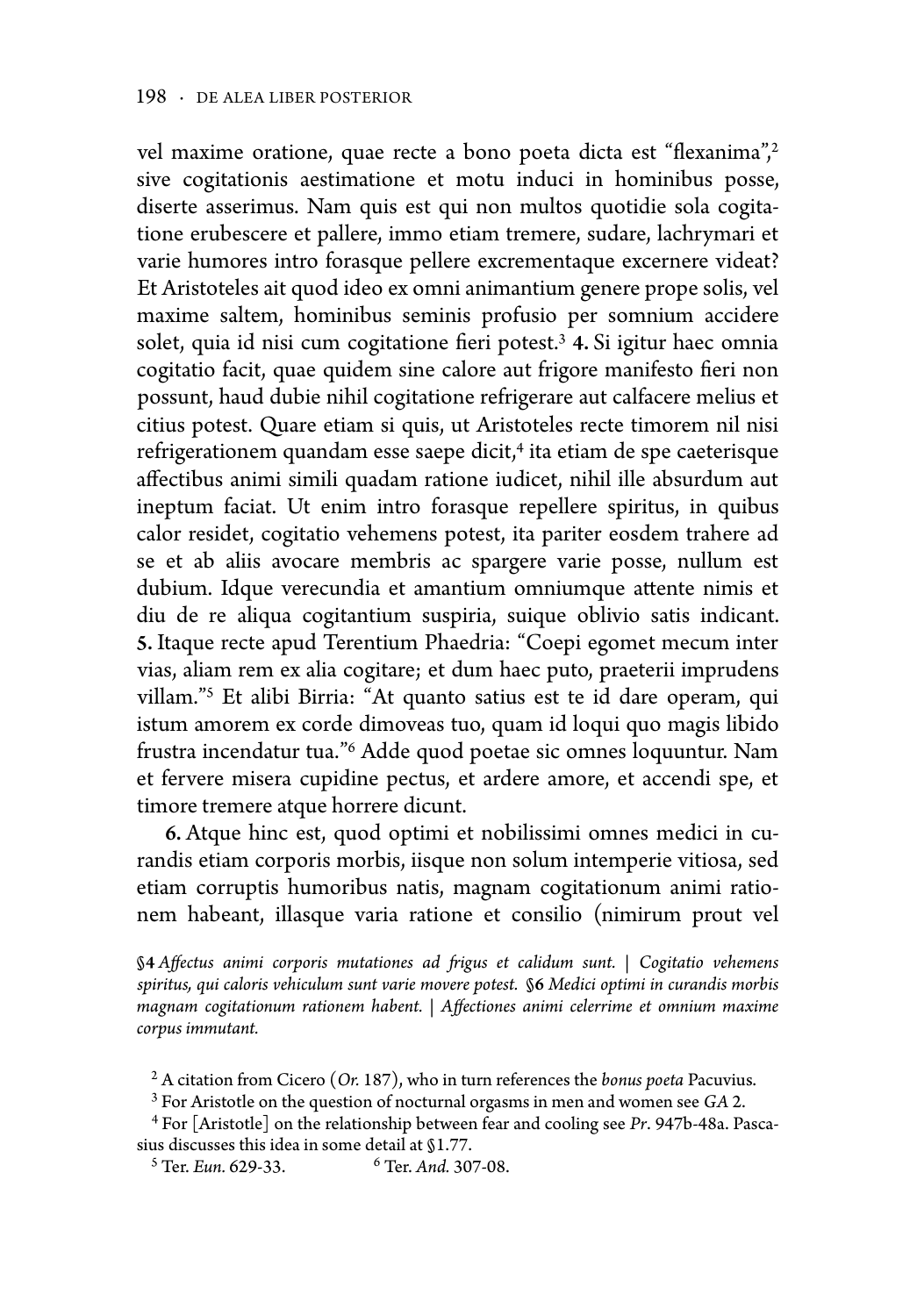the spirit" as the good poet said, $2$  or through judgment born of reflection, that this cooling can be brought to men. Since one can see daily a large number of people who, under the sole influence of a thought, grow pale or blush, tremble, sweat, cry, express their moods both outwardly and internally, and even discharge excrement. Aristotle also said that in the entire animal kingdom, humans are nearly the only, or at least it is us above all, who have wet dreams because this cannot happen without the capacity of thought.<sup>3</sup> 4. If thought, therefore, is able to accomplish all this, it certainly cannot happen without heat or cold. Nothing, then, will be able to cool or heat up a person better and more quickly than thought. As Aristotle said often and correctly, fear is nothing other than a form of cooling.4 So, then, if someone were to judge hope and the other mental affects in the same way, he would not be doing anything absurd or silly. For just as serious thought can repel the inner and outer breaths, where a person's heat resides, so can it similarly attract them and call them out from other organs, spreading them around the body. Of this there is no doubt. Good evidence of this are the shyness and sighs of lovers, and of all those who think too hard and too long about something to the point of forgetting themselves. 5. So Phaedria in Terence also says very well: "And, along the way, I started to think about one thing, then another, and while I was thinking, I passed the house without noticing it."5 Elsewhere Birria also exclaims: "Alas! How much better is it for you to endeavour to expel that passion from your mind, than to be saying that by which your desire is, to no purpose, still more inflamed."<sup>6</sup> Add to this what all the poets say along these lines: they say their heart boils with luckless desire, burns with love, is ignited by hope, and trembles and shudders with fear.

6. This is why the best and most reputable doctors all pay a great deal of attention to the activity of the mind in the treatment of diseases, including those of the body, and not only those due to rancorous excess, but also those due to corruption of the humours. Doctors then recommend various methods and measures for them (depending, obviously, on whether they want to warm people up or cool them down), sometimes by exciting those activities of the mind, sometimes by soothing

§4 *Mental dispositions are shi&s within the body towards cold and hot.* | *Powerful thought can move the breath – the transporter of heat – in various ways.* §6 *!e best doctors take into account the activities of the mind in the treatment of disease.* | *Mental a'ictions cause change in the body the fastest and most effectively.*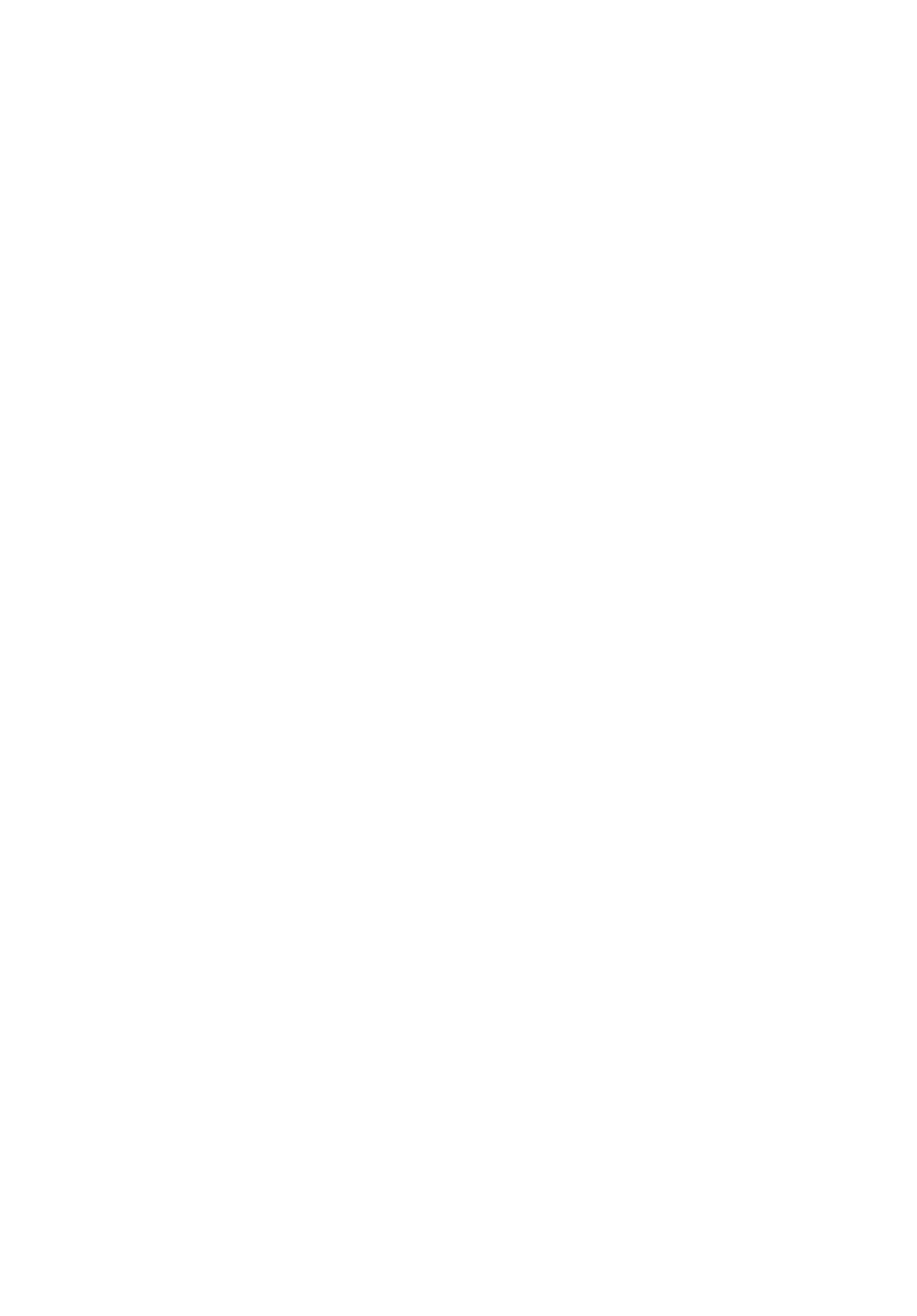### Indices

#### *Index locorum*

ALEXANDER APHRODISIENSIS *Problemata* 6.1: 216

*Anthologia Graeca* 9.331: 129

*Anthologia Latina* 1.501 R: 229

APOLLODORUS *Bibliotheca* 1.9.1-2: 135

ARISTOPHANES *Lysistrata* 809-20: 134

*Plutus* 816: 190

**ARISTOTELES** *Ethica Eudemia* 1229a: 122 *Ethica Nicomachea* 1106-07: 80 1115b32: 130 1119b22-1120a17: 186, 192 1121b-1122a: 84, 178 1125a16-1125b25: 80 1125b: 82, 135 1128b10-35: 216 1152a: 161 *Metaphysica* 1025b3-1028a6: 33, 68 *De partibus animalium* 648b: 150 *Physica* 194b23-35: 33 *Rhetorica* 1359a: 34, 116 1377-88: 72 1389a: 116, 120, 122

*Problemata* 873a23-26: 144 889a15-16: 127 909a15-17: 136 947b-48a: 152 953a-955a: 131 953a34-b9: 125 956a11-14: 165 956b35-36: 96 **ATHENAEUS** *Deipnosophistae* 13.562e: 144 AUGUSTINUS, AURELIUS *De civitate Dei* praefatio: 92 *Confessiones* 6.22: 244 AURELIANUS, CAELIUS *De morbis chronicis* 1.5.146-48: 24 BARBEYRAC, JEAN *Traité du jeu* IX-X: 44 XII-XIV: 44 14: 44 BEYER, AUGUSTUS *Kurzgefaßte curieuse Historie derer Gelehrten* 258: 45 **BIBLIA SACRA** I Cor. 13.13: 235 Col. 3.14: 235 Eccle. 3.27: 244 Lev. 19.18: 235 Marc. 12.28-31: 235 Matth. 11.30: 251

Matth. 22.35-40: 235 Rom. 7: 258 Sap. 5.7: 251

PSEUDO-ARISTOTELES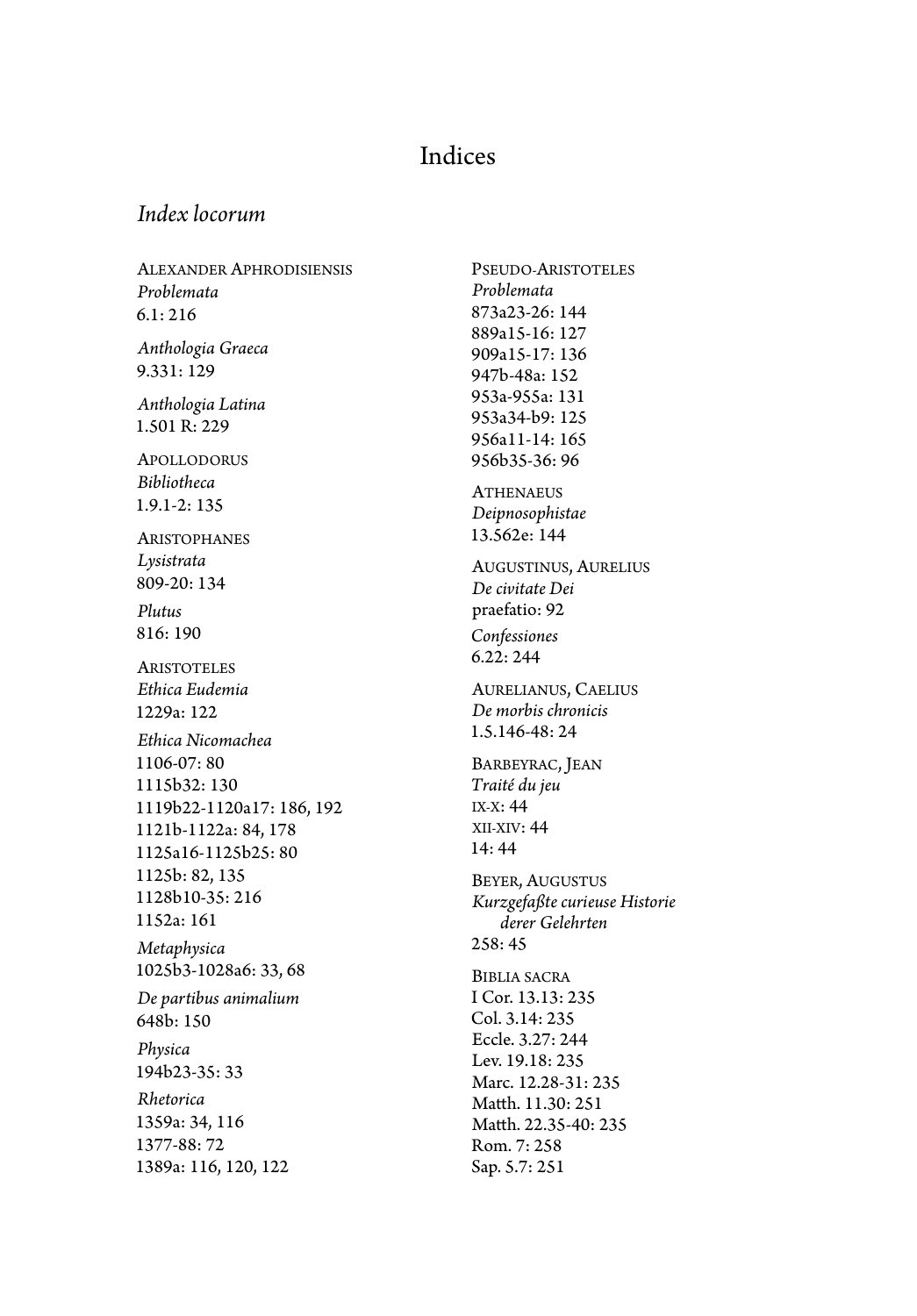BURTON, ROBERT *!e Anatomy of Melancholy* 1.2.3.13: 42 CAESAR, GAIUS IULIUS *De bello Gallico* 3.19.6: 131 CALINO, CESARE *Lezioni teologiche e morali sopra il giuoco* 47-48: 43 219: 43 CARDANO, GEROLAMO *De vita propria* 13: 13 CELSUS, AULUS CORNELIUS *De medicina* 3.20: 38 3.21: 38 3.21-24: 38 CICERO, MARCUS TULLIUS *De divinatione* 1.118: 168 2.85: 102 *De oratore* 1.217: 67 2.185-211: 72 2.194: 128 2.253: 67 2.261: 166 *De "nibus bonorum et malorum* 2.34: 216 5.74: 160  $De$  *officiis* 1.101: 226 1.102-03: 248, 252 1.25: 116, 244 1.41: 144 1.69: 212 3.21-27: 229 3.21, 3.24: 232 3.25: 234 3.26: 226 3.29: 235 3.34: 92 3.38: 244 3.82: 201

 $E$ *pistulae ad Atticum* 1.17.2: 142 *Epistulae ad familiares* 15.19: 250 *Orator* 33: 92 168: 98 187: 198 *Philippicae* 2.56: 238 *Pro Roscio Amerino* 128: 92 *Tusculanae disputationes* 1.80: 129, 133 3.22: 72 4.10-11: 206, 223 4.30: 206 COLUMELLA, L. IUNIUS MODERATUS *Rust.* 11.2.1. COUSIN, GILBERT Παροιμιῶν Συλλογή 505: 220 506: 222 1080b: 160 DIOGENES LAËRTIUS *Vitae philosophorum* 1.103: 122 8.69: 135 9.6: 134 ENGLEBRECHT, JOHANN WILHELM & BORRIES, JOHANN FRIEDRICH *De iusto naturali ludorum* 14: 44 **EPICTETUS** 3.132.21: 251 ERASMUS, DESIDERIUS *Adagia* 532: 166 914: 173 2408: 244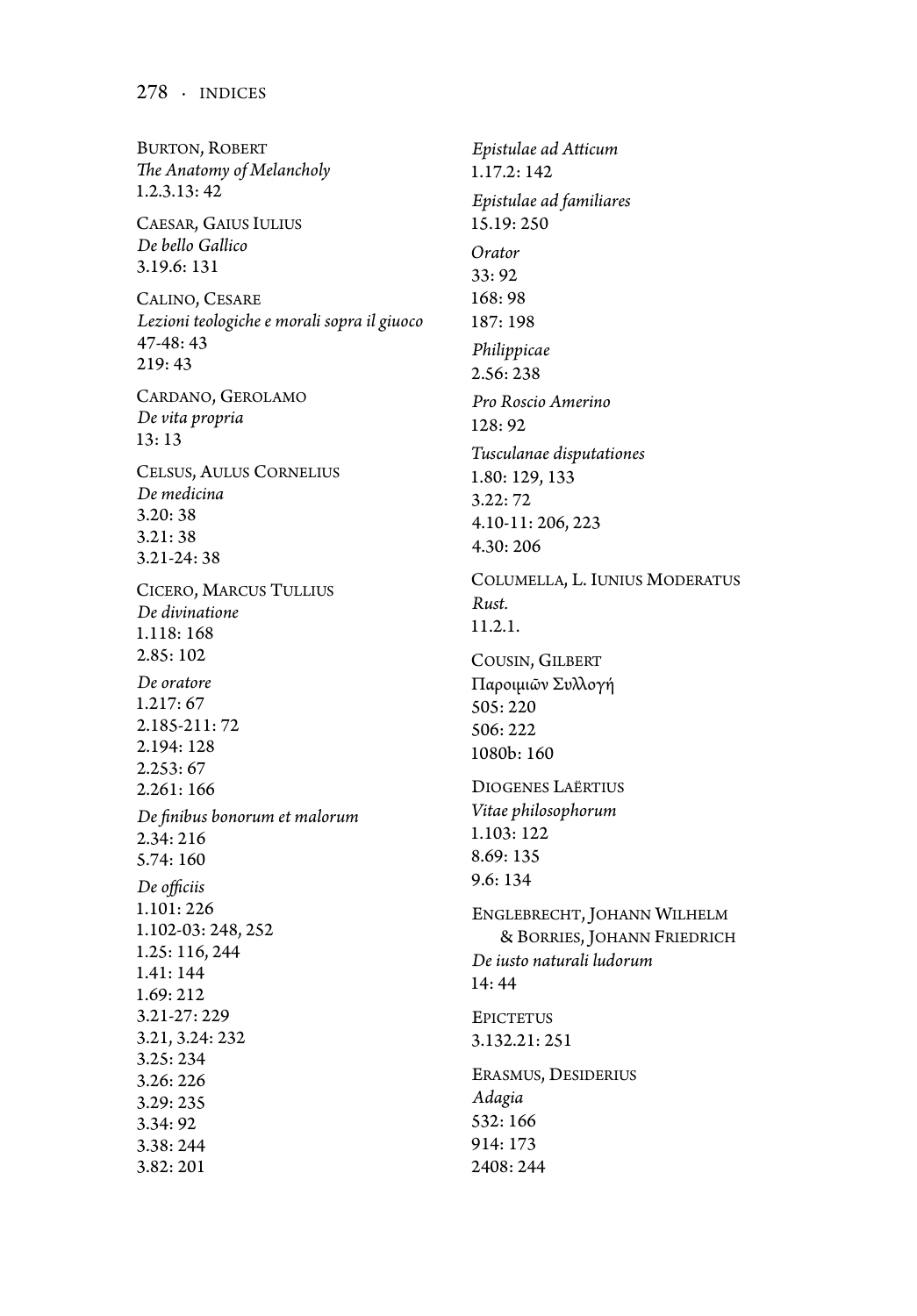EURIPIDES *Phoenissae* 516: 56, 202 524-25: 201 GALENUS, CLAUDIUS *Ars medica* (CUF Gal. 2) 1.336-37 K: 216 *De consuetudinibus* (CMG Suppl. 3) 1.2: 158 *De locis affectis* (CMG 5.6.1.1) 8.179 K: 223 *De parvae pilae exercitio* (SM 1) 5.899-900 K: 223 *De praenotione ad Epigenem*  (CMG 5.8.1) 14.630-35 K: 25 *De praesagitione ex pulsibus* 9.363 K: 258  $De$  propriorum animi cuiuslibet affectuum *dignotione et curatione* (CMG 5.4.1.1) 5.50 K: 254 5.51 K: 254 *De temperamentis* (Helmreich 1904) 1.558-59 K: 31 1.576 K: 32 1.594 K: 32 1.675 K: 31 *In Hippocratis De natura hominis*  (CMG 5.9.1) 15.10-11 K: 32 15.97 K: 129 *Quod animi mores corporis temperamenta sequantur* (SM 2) 4.814-16 K: 150 PSEUDO-GALENUS *In Hippocratis De alimento* 15.248-49 K: 252 **HIPPOCRATES** *Aphorismi* 2.22: 138 *De natura hominis* 8-9: 138 4.1-3: 31 *Historia Augusta* 4.6: 66

**HOMERUS** *Ilias* 2.212-77: 134 4.155-204: 134 10.289: 24 *Odyssea* 10.230-36: 154 HORATIUS FLACCUS, QUINTUS *Ars poetica* 333-34: 98 385: 161 *Carmina* 3.24.28: 183 4.4.29: 166 4.11.25-26: 84 *Epistulae* 1.1.36-7: 20 1.1.106: 213 1.2.61-62: 136 1.5.17: 121 1.6.1-2: 251 1.10.24: 166 1.14.36: 66, 173 1.15.18-19: 123 1.18.21: 78 1.19.2-9: 122-23 1.19.48-49: 178, 236 *Satirae* 1.1.1-3: 251 2.2.247-49: 190 ISIDORUS *Origines* 18.68: 236 IUSTINIANUS, FLAVIUS PETRUS **SABBATIUS** *Digesta* 11.5.2.1-2: 64, 102 IUVENALIS, DECIMUS IUNIUS *Satirae* 1.30, 87-89: 98 13.130-31, 134: 189 14.4-5: 168 14.14: 176 14.153-54: 194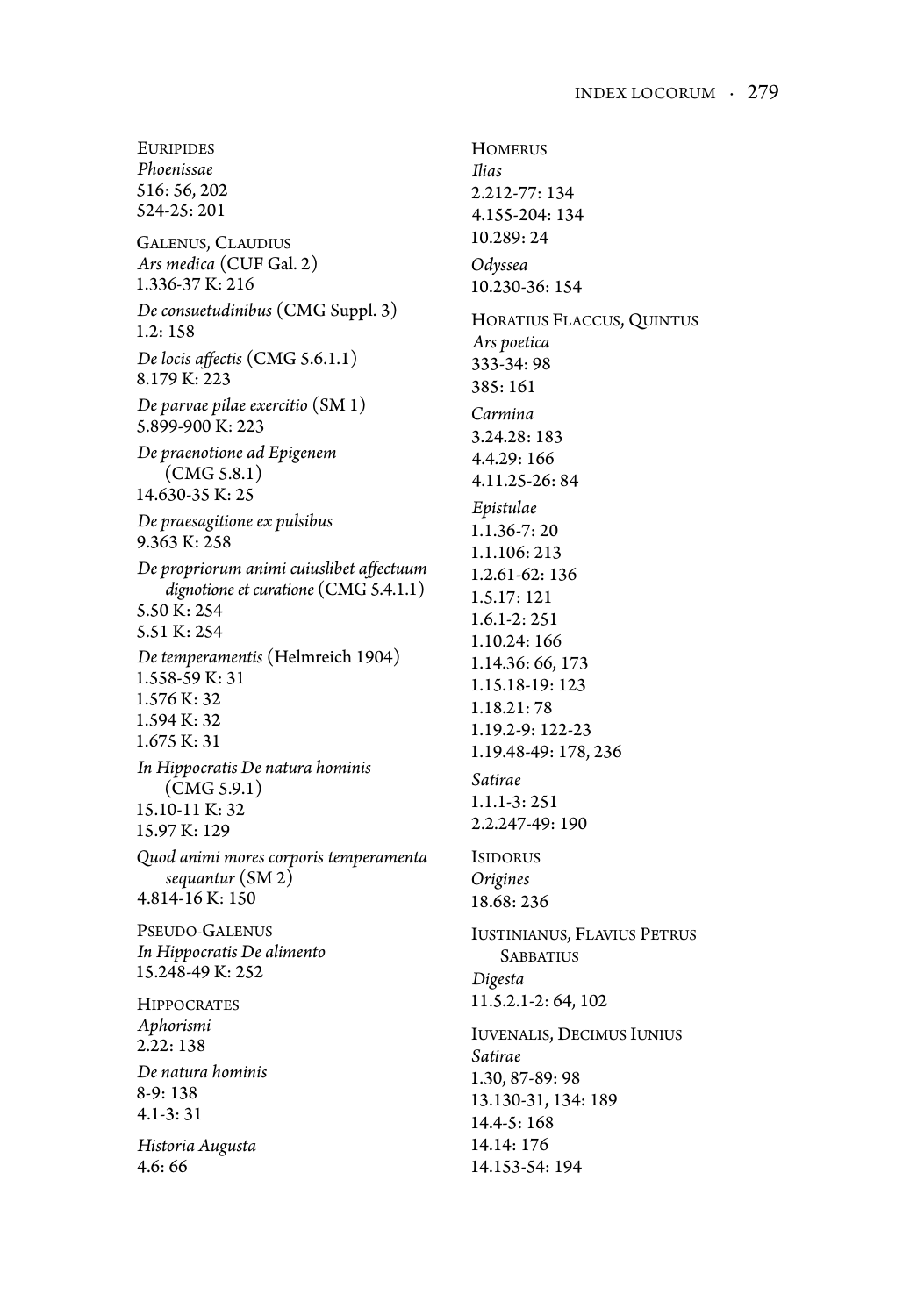LINACRE, THOMAS *Galeni Pergamensis de temperamentis* 23: 32 30: 32 LIVIUS, TITUS *Ab Urbe condita* 10.28.4: 131 MAFFEI, RAFFAELE *Commentariorum rerum urbanorum libri XXXVIII* 799: 38 MARTIALIS, MARCUS VALERIUS *Epigrammata* 4.66.15-16: 106 MELANCHTHON, PHILIPPUS *Elementa rhetorices* 32-41: 34 42: 34 54: 34 OVIDIUS NASO, PUBLIUS *Ars amatoria* 1.451-52: 104 3.367-74: 144 3.397: 212 *Metamorphoses* 7.20-21: 110, 214 *Remedia amoris* 94: 242 *Tristia* 3.5.32: 144 PETRARCA, FRANCESCO *De remediis utriusque Fortunae* 1.27.26: 146 PLATO *Apologia* 29a5-b1: 201 *Axiochus* 372b: 202 *Crito* 50c-d: 60 *Gorgias* 491d-e: 160 *Hipparchus* 227c-d: 194

*Ion* 533e: 128 *Timaeus* 89e: 167 PLAUTUS, TITUS MACCIUS *Mercator* 82: 223 *Rudens* 900: 176 PLUTARCHUS *Caesar* 62: 142 *Cato Maior* 6: 66 8.2: 78 *Marius* 54: 135 *Pyrrhus* 14.1: 56 PROPERTIUS, SEXTUS AURELIUS *Elegiae* 3.9.20: 161 QUINTILIANUS, MARCUS FABIUS *Institutiones oratoriae* 10.1.124: 36 ROSIGNOLI, CARLO GREGORIO *Il giuoco di fortuna* 7-8: 43 SCHELWIG, GOTTLIEB & SCHROEDER, CHRISTIAN GABRIEL *In illud Phocylidis* 42: 44 SENECA, LUCIUS ANNAEUS *Epistulae morales* 27.9: 92 65.12: 40 87.27-31: 102 *Quaestiones naturales* 1. Praef. 13-14: 40 STATIUS, PUBLIUS PAPINIUS *!ebais* 6.79: 84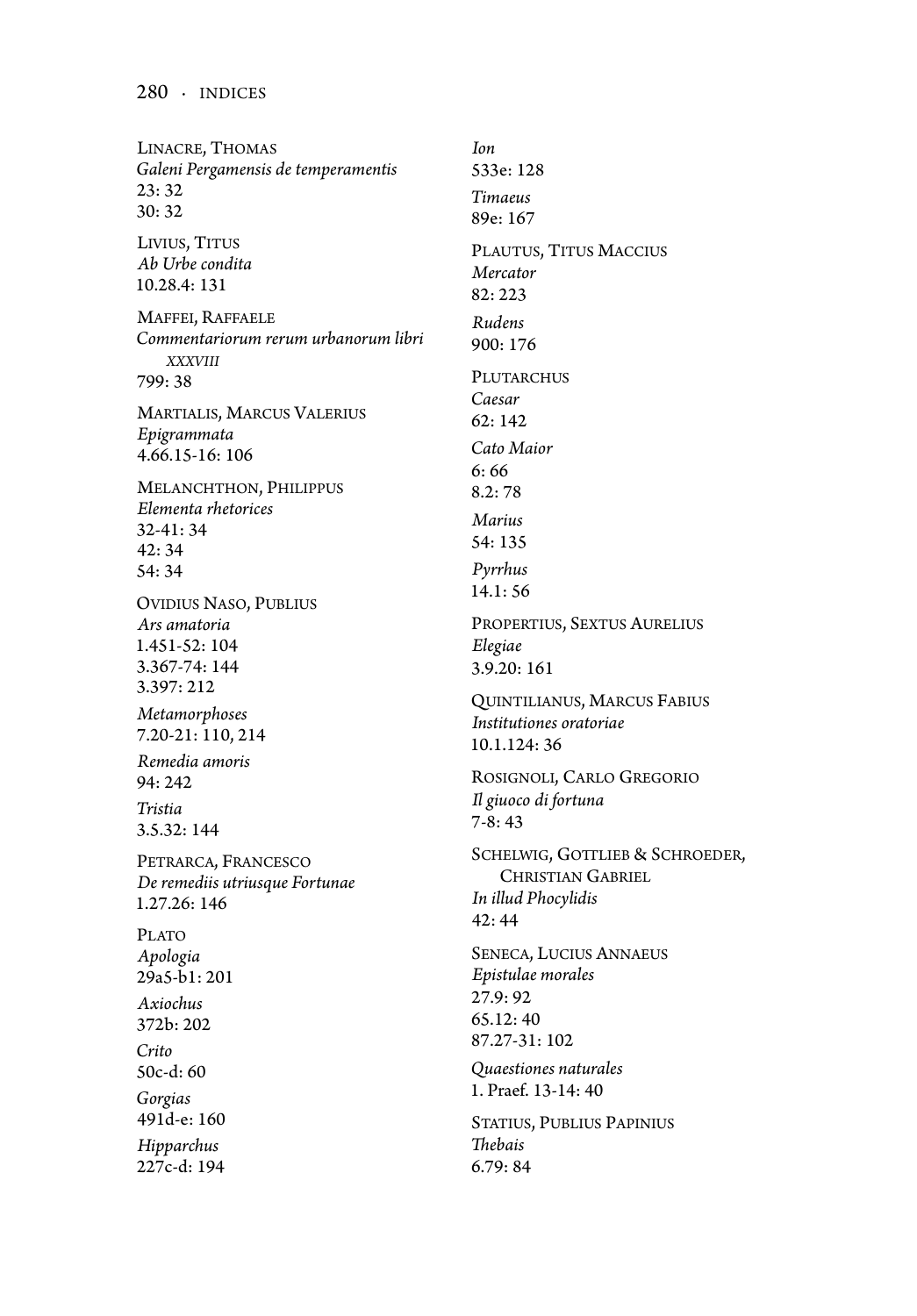STOBAEUS, IOANNES *Anthologia* 3.1.173: 20 STRYK, SAMUEL & RHODEN, JUSTUS HEINRICH *Exercitium iuridicum* 34: 44 SUETONIUS TRANQUILLUS, GAIUS *Augustus* 71: 66, 182, 188, 190, 190 *Caligula* 38: 182 41: 190 *Claudius* 5.33: 66 *Domitianus* 12.21: 66 21: 190 *Iulius* 30: 201 32: 27, 162 *Nero* 30: 189 TERENTIUS AFER, PUBLIUS *Adelphi* 69-71: 162 98-99: 170 309: 166 647: 144 744-45: 152 *Andria* 52-54: 162 307-08: 198 331-32: 264 *Eunuchus* 72-73: 214 361: 193 591: 170 606: 171 629-33: 198 *Heautontimorumenus* 53-117: 90 *Phormio* 723-48: 116

THIERS, JEAN-BAPTISTE *Traité des jeux et des divertissements* Pref. *s.n.*: 43 369-81: 43 377-62: 43 427-34: 43 **THUCYDIDES** *Historiae* 2.40.3: 224 VALERIUS MAXIMUS *Facta et dicta memorabilia*  $4.1:248$ VERGILIUS MARO, PUBLIUS *Aeneis* 4.1-2: 92, 266 4.8: 266 4.9: 174 4.10: 128 4.12-13: 128 4.24, 27: 266 4.32-33: 266 4.65-66: 112 4.169-70: 266 4.237: 262 4.260, 266: 262 4.280: 264 4.288-89: 264 4.331-32: 264 4.395-96: 74, 262 4.439-40: 264 4.447-49: 264 4.572: 264 4.576-77: 264 4.587: 264 4.660: 266 *Georgica* 1.514: 124 VIVES, JUAN LUIS *Linguae Latinae exercitatio, Leges ludi*: 9 XENOPHON ATHENIENSIS *Memorabilia* 2.1.21-34: 234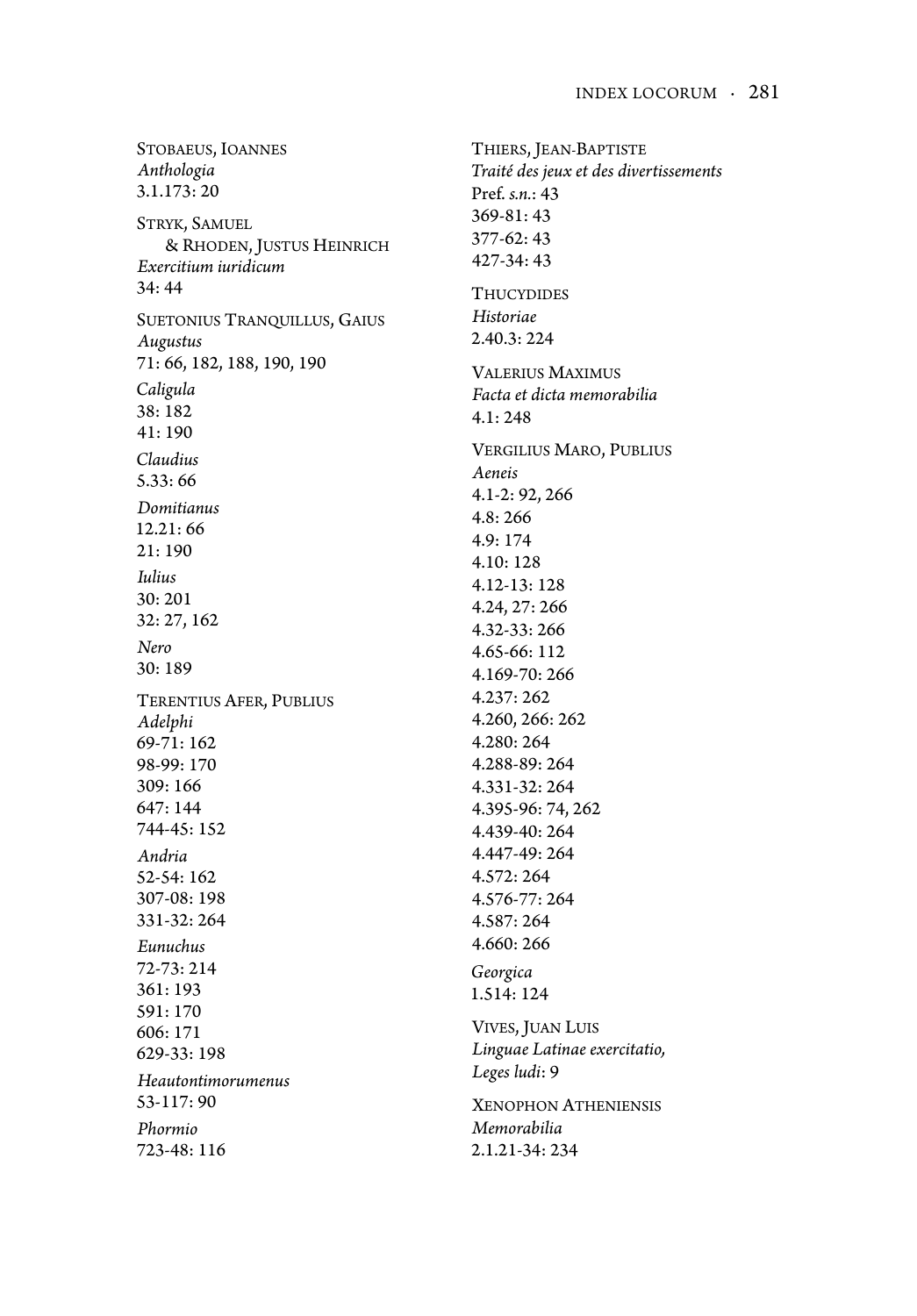#### *Index nominum*

Mythological figures and fictitious characters have not been included in this index. References to the appearance of names in *De alea* refer to the Latin text. Their appearance in the English translation on the following page is to be understood.

Names of places are recorded when mentioned separately from the titles of nobility, rulers and historical authors. Other adjectival uses of place names are included.

Adolf of Burgundy, Lord of Wakken and Kapelle 21-22, 58 Aeschylus 134 Aesop 244 Alexander of Aphrodisias 216 Alexander III of Macedon (Alexander Magnus) 160, 254 Alexander Severus (Emperor) 65 America 140 Amsterdam 17 Anthony, Mark 238 Antwerp 14-15, 54 Archelaus I of Macedon 134-36 Aristotle 19, 22, 26, 28, 31-34, 37, 41, 80-84, 116, 120-28, 132-36, 148, 152, 160, 164, 178, 186, 192-94, 198, 216 Pseudo-Aristotle 22 Arnaldus de Villanova (Arnau de Vilanova) 25-26 Athens 60 Augustine of Hippo 94, 244 Augustus (Emperor) 29, 66, 182, 188 Barbeyrac, Jean 44-45 Barcelona 140-41 Basel 10, 14, 16-17, 19, 159 Belgium 13, 61, 140-44 Beltrán, Ventura 29, 184 Bergen-op-Zoom 12-17, 55 Bernhard, Johann Adam 45 Beyer, August 44 Bologna 13, 19, 23, 58-59, 68-69, 86-88, 100, 141-42, 170, 246 Bonnières, Charles de 22 Bonnières, Charles de, Seigneur de Souastre 22, 62 Bonnières, Jacqueline de 22

Bonnières, Jean de, Seigneur de Souastre 22 Bonnières, Philippe de, Seigneur de Souastre 22 Borries, Johann Friedrich 44 Botallo, Leonardo 15 Boxhorn, Marcus Zuerius van 10-15, 17-18, 45 Brutus, Marcus Junius 142 Buissey, Isabelle de 22 Buren 193 Burton, Robert 42 Caelius Aurelianus of Sicca 25 Caesar, Gaius Iulius (Emperor) 27, 66, 130, 142, 162, 200, 250 Caligula (Emperor) 29, 182, 190 Calino, Cesare 43-44 Calvin, John 16, 67 Caravaggio, Michelangelo Merisida da 9 Cardano, Gerolamo 11, 13, 180 Carthage 25, 39, 262 Cassius, Gaius Longinus 142, 250 Cecil, William (1st Baron Burghley) 15 Celsus, Aulus Cornelius 35-39 Chaeremon Alexandrinus 144 Charles V (Emperor) / Charles I (King of Spain) 12, 59-60, 126, 140, 192 Cicero, Marcus Tullius 36, 40, 44, 49, 66, 72, 92, 98, 116, 128-29 132-34, 142, 198, 206, 212, 222, 222-28, 232-34, 238, 250 Claerhout, Jacob van, Lord of Maldegem and Pittem 67 Claudius (Emperor) 66 Collart, Francisco 44 Columella, Lucius Junius Moderatus 36 Cornelis, Neelken 15-16 Cousin, Gilbert 39, 160, 220-22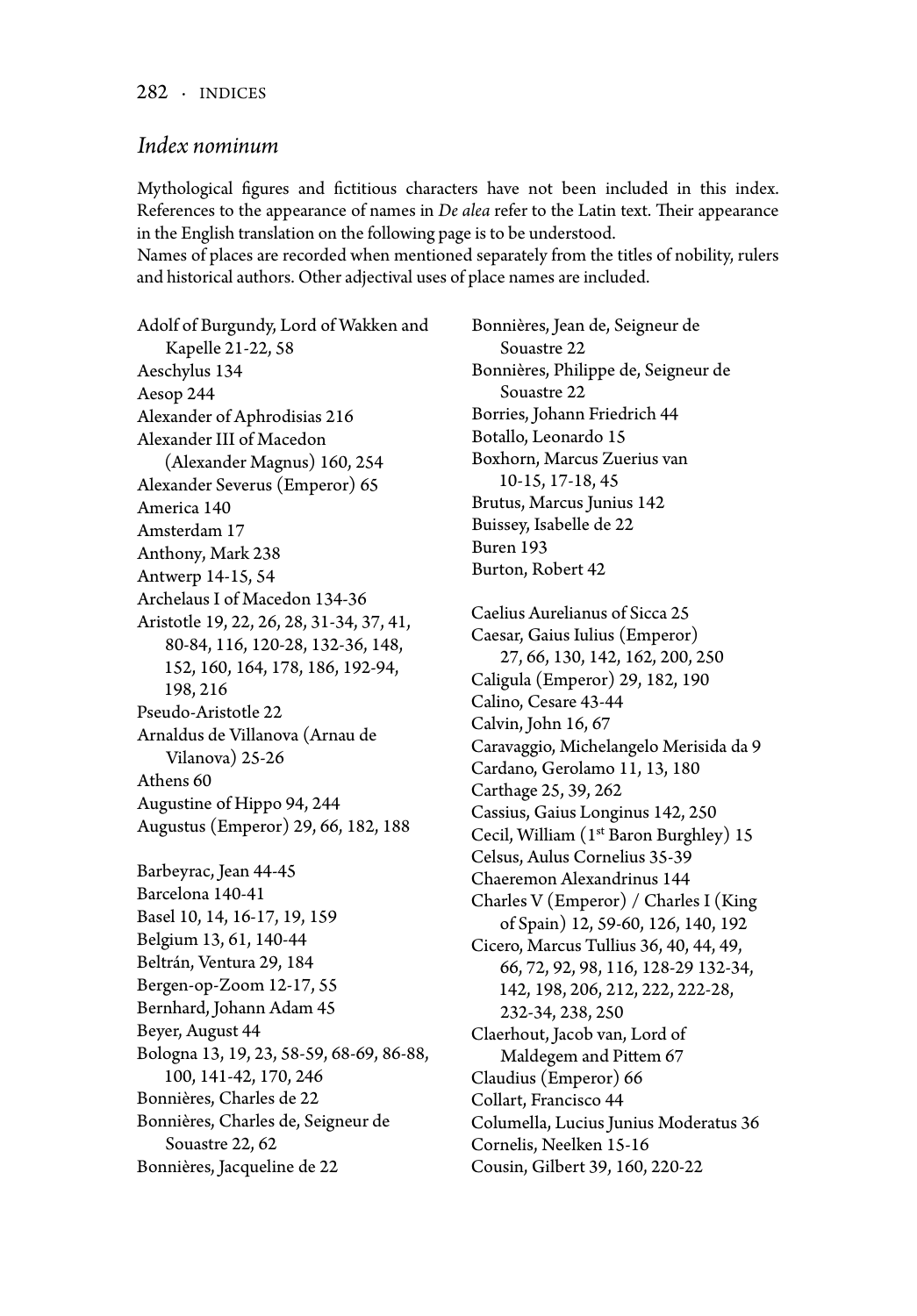Croÿ, Charles III de 21 Croÿ, Charles-Philippe de, Marquis de Havré 22, 66 Croÿ, Louise de 22 Croÿ, Philippe II de 22 Croÿ, Philippe III de 21

Dalen, Cornelis van 17 Democritus [Demetrius] 128 Diogenes Laërtius 122, 134-35 Dolabella, Publius Cornelius 142 Domitian (Emperor) 29, 66 190

Eeklo 9, 11, 55, 58, 78 Egmond, Anne van, Countess of Buren 193 Egmond, Maximiliaan van, Count of Buren 192 Empedocles 134 England 9 Englebrecht, Johann Wilhelm 44 Ennius, Quintus 122-23 Epicurus 250 Erasistratus 138-39 Erasmus, Desiderius 39, 160 Etna 134 Euripides 39, 56, 202

Ficino, Marsilio 42, 201-02 France 9, 23, 44, 67, 54, 112, 130, 192 Francis, Duke of Anjou and Alençon 15 Fremalt, Marguerite 22

Galba (Emperor) 66 Galen, Claudius 19, 25, 31-32, 35, 37, 41-42, 46, 92, 122, 128, 139, 150, 158-59, 200, 206, 216, 222-23 Garzoni, Tomaso 26 Geneva 16, 67 Germany 17, 44-45, 156 Ghent 62 Gouyn de Poictiers, Olivier 29, 156

Heraclitus of Ephesus 132-34 Herle, William 15 Hippocrates of Kos 32, 138, 150, 168 Homer 24, 122, 130, 134, 250

Horace 20, 24, 26, 39, 66, 120-22, 136, 166, 172, 178, 182, 186, 212, 236, 250 Isidore of Seville 236 Italy 10, 13-14, 16, 19, 21-22, 26, 36, 39, 43, 54, 58, 67, 86-88, 112, 130, 166, 170 Jáuregui, Juan de 14 John IV of Glymes, Marquis of Bergen-op-Zoom 14 Justinian I (Emperor) 64, 102 Juvenal 168, 176, 188 Kopp, Wilhelm 223 Laguna, Andrés 11, 42, 158-59, 216 Leo X (Pope) [Giovanni de' Medici] 182 Lima 140 Linacre, Thomas 32 Livy 130 Low Countries 10, 14, 17, 21, 24, 142-44, 162 Lucian of Samosata 134 Lydia 64 Madrid 44 Maecenas, Gaius Cilnius 66 Maffei, Raffaele 36 Manutius, Paulus 49, 232 Marcellus, Marcus Claudius 60 Marius, Gaius 60, 134-35 Marnix, John of, Lord of Toulouse 16, 66-67 141, 246 Marnix, Philips of, Lord of Saint-Aldegonde 16-17, 23-24, 62, 66-67, 76, 141, 246 Maximilian of Burgundy, Marquis of Veere and Lord of Beveren 20-22, 58, 62 Maximus Verrucosus,

Quintus Fabius 60 Medici, Cosimo de' 201

Medici, Giovanni de' [Pope Leo X] 182